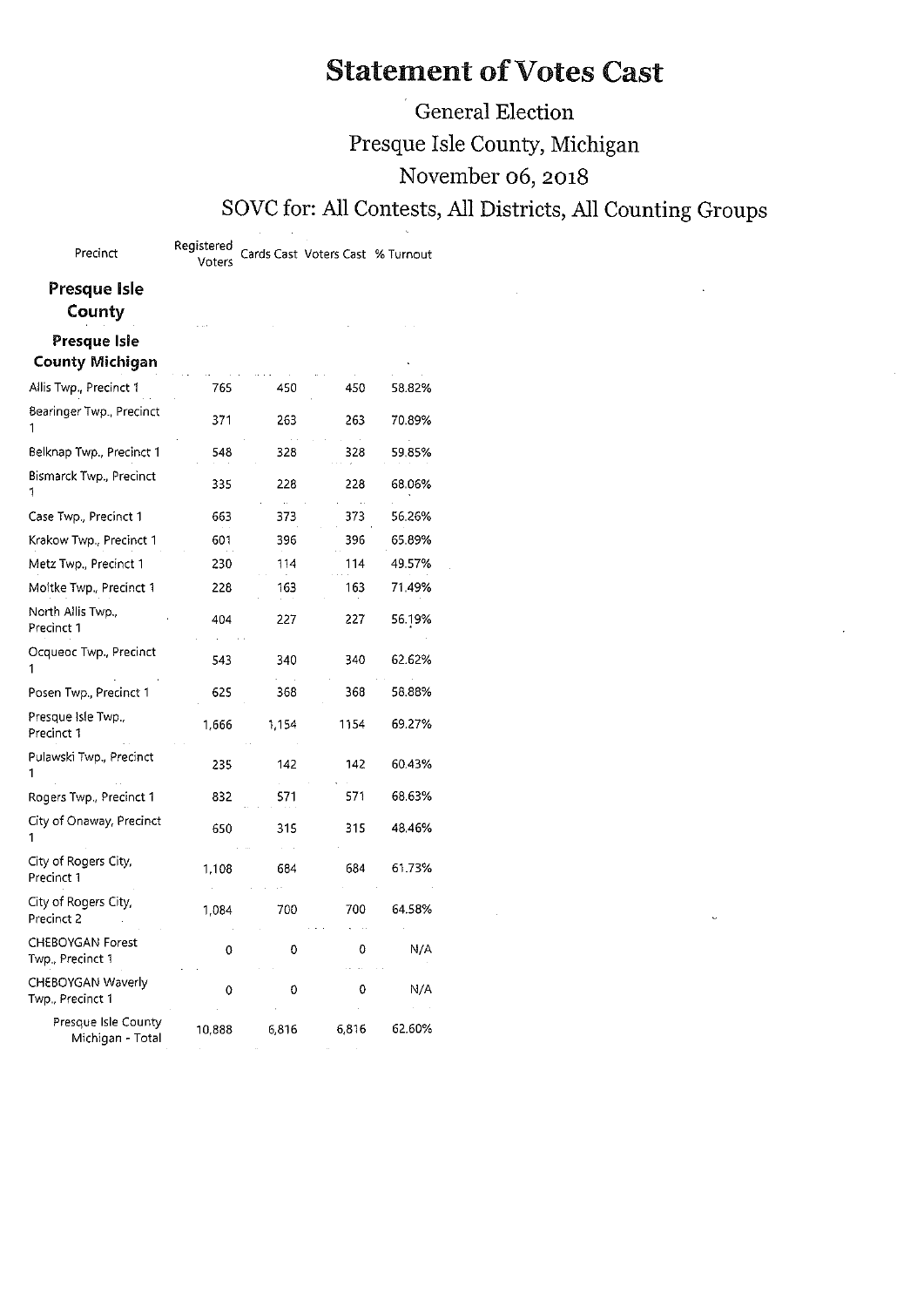## **Governor /Lt Governor (Vote for** 1)

| Precinct                                   | <b>Times Cast</b> | Registered<br>Voters | Precinct                                   | Posthumus Lyons<br>Bill Schuette/Lisa<br>(REP) | Whitmer/Garlin<br>Gilchrist II<br>Gretchen<br>(DEM) | Gelineau/Angeliqu<br>e Chaiser Thomas<br>(LIB)<br>$\overline{a}$ | Schleiger/Earl P.<br>Lackie<br>Todd<br>ίsη | Kurland/Charin H.<br>Davenport<br>Jennifer V.<br>(GRN) | Butkovich/Raymon<br>d Warner<br>Keith<br>ਵੇ | <b>Total Votes</b> | Unresolved<br>Write-In |
|--------------------------------------------|-------------------|----------------------|--------------------------------------------|------------------------------------------------|-----------------------------------------------------|------------------------------------------------------------------|--------------------------------------------|--------------------------------------------------------|---------------------------------------------|--------------------|------------------------|
| Presque Isle<br>County                     |                   |                      | Presque Isle<br>County                     |                                                |                                                     |                                                                  |                                            |                                                        |                                             |                    |                        |
| Allis Twp.,<br>Precinct 1                  | 450               | 765                  | Allis Twp.,<br>Precinct 1                  | 248                                            | 165                                                 | 11                                                               |                                            |                                                        | 2                                           | 436                |                        |
| Bearinger Twp.,<br>Precinct 1              | 263               | 371                  | Bearinger Twp.,<br>Precinct 1              | 165                                            | 90                                                  | 3                                                                | 3                                          |                                                        | 0                                           | 262                | 0                      |
| Belknap Twp.,<br>Precinct 1                | 328               | 548                  | Beiknap Twp.,<br>Precinct 1                | 202                                            | 108                                                 | 2                                                                | 5                                          |                                                        |                                             | 319                | ٥                      |
| Bismarck Twp.,<br>Precinct 1               | 228               | 335                  | Bismarck Twp.,<br>Precinct 1               | 4                                              | 79                                                  | 5                                                                | 0                                          | 0                                                      | 0                                           | 225                | 0                      |
| Case Twp.,<br>Precinct 1                   | 373               | 663                  | Case Twp.,<br>Precinct 1                   | 196                                            | 152                                                 | 5                                                                | 4                                          | 8                                                      | 2                                           | 367                | 0                      |
| Krakow Twp<br>Precinct 1                   | 396               | 601                  | Krakow Twp.,<br>Precinct 1                 | 223                                            | 162                                                 | 3                                                                | 2                                          | 3                                                      | 0                                           | 393                | $\mathbf 0$            |
| Metz Twp.,<br>Precinct 1                   | 114               | 230                  | Metz Twp.,<br>Precinct 1                   | 59                                             | 46                                                  | 1                                                                | 2                                          | $\Omega$                                               | 0                                           | 108                | 0                      |
| Moltke Twp.,<br>Precinct 1                 | 163               | 228                  | Moltke Twp.,<br>Precinct 1                 | 97                                             | 61                                                  | 0                                                                | 0                                          |                                                        |                                             | 160                | 0                      |
| North Allis Twp.<br>Precinct 1             | 227               | 404                  | North Allis Twp,<br>Precinct 1             | 132                                            | 78                                                  | 4                                                                | 2                                          | 3                                                      |                                             | 220                | 0                      |
| Ocqueoc Twp,<br>Precinct 1                 | 340               | 543                  | Ocqueoc Twp,<br>Precinct 1                 | 184                                            | 148                                                 | 2                                                                | 3                                          |                                                        | 0                                           | 338                | 1                      |
| Posen Twp.,<br>Precinct 1                  | 368               | 625                  | Posen Twp.,<br>Precinct 1                  | 203                                            | 145                                                 | 7                                                                | 4                                          | 3                                                      | 1                                           | 363                | 0                      |
| Presque Isle Twp,<br>Precinct 1            | 1,154             | 1,666                | Presque Isle Twp,<br>Precinct 1            | 619                                            | 488                                                 | 12                                                               | 8                                          | 5                                                      | 2                                           | 1,134              | 3                      |
| Pulawski Twp.,<br>Precinct 1               | 142               | 235                  | Pulawski Twp,<br>Precinct 1                | 86                                             | 47                                                  | 2                                                                | 2                                          | $\overline{2}$                                         | 2                                           | 141                | 0l                     |
| Rogers Twp.,<br>Precinct 1                 | 571<br>$\sim$     | 832                  | Rogers Twp.,<br>Precinct 1                 | 326                                            | 216                                                 | 9                                                                | 6                                          | 3                                                      | 1                                           | 561                | 0                      |
| City of Onaway,<br>Precinct 1              | 315               | 650                  | City of Onaway,<br>Precinct 1              | 156                                            | 126                                                 | 7                                                                | $\boldsymbol{7}$<br>$\sim$                 | 4                                                      | 3                                           | 303<br>$\sim$      | 2                      |
| City of Rogers<br>City, Precinct 1         | 684               | 1,108                | City of Rogers<br>City, Precinct 1         | 336                                            | 301<br>$\sim$                                       | 4                                                                | 6                                          | 9                                                      | 4                                           | 660                | 2                      |
| City of Rogers<br>City, Precinct 2         | 700               | 1,084                | City of Rogers<br>City, Precinct 2         | 378                                            | 292                                                 | 6                                                                | $\overline{z}$                             | 4                                                      | 5                                           | 687                | c                      |
| Presque Isle<br>County Michigan<br>- Totai | 6,816             | 10,888               | Presque isle<br>County Michigan<br>- Total | 3,751                                          | 2,704                                               | 83                                                               | 62                                         | 52                                                     | 25                                          | 6,677              | ç.                     |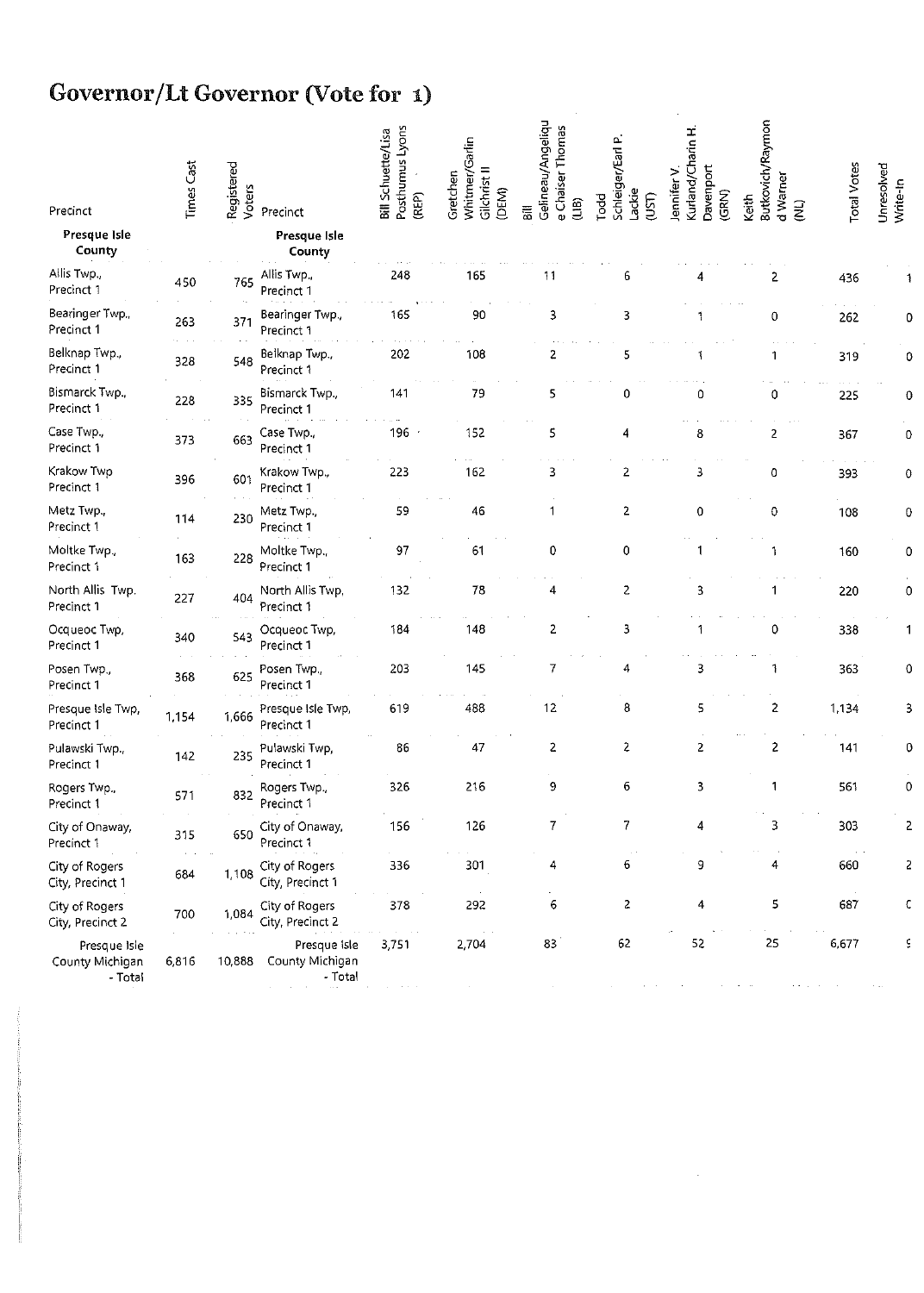#### **Secretary of State (Vote for** 1)

| Precinct                                | <b>Times Cast</b> | Registered<br>Voters | Precinct                                | Mary Treder Lang<br>(REP) | Jocelyn Benson<br>(DEM) | Gregory Scott<br>Stempfle<br>(LIB) | Robert Gale<br>(UST) | <b>Total Votes</b> | Unresolved<br>Write-In |
|-----------------------------------------|-------------------|----------------------|-----------------------------------------|---------------------------|-------------------------|------------------------------------|----------------------|--------------------|------------------------|
| <b>Presque Isle County</b>              |                   |                      | Presque Isle County                     |                           |                         |                                    |                      |                    |                        |
| Allis Twp., Precinct 1                  | 450               |                      | 765 Allis Twp., Precinct 1              | 253                       | 160                     | 12                                 | 10                   | 435                |                        |
| Bearinger Twp.,<br>Precinct 1           | 263               | 371                  | Bearinger Twp.,<br>Precinct 1           | 168                       | 85                      | $\overline{2}$                     | 2                    | 257                |                        |
| Belknap Twp.,<br>Precinct 1             | 328               | 548                  | Belknap Twp.,<br>Precinct 1             | 203                       | 94                      |                                    | 7                    | 308                |                        |
| Bismarck Twp.,<br>Precinct 1            | 228               | 335                  | Bismarck Twp.,<br>Precinct 1            | 135                       | 78                      | 3                                  | 2                    | 218                |                        |
| Case Twp., Precinct 1                   | 373               | 663                  | Case Twp., Precinct 1                   | 194                       | 142                     | ą                                  | 13                   | 358                |                        |
| Krakow Twp.,<br>Precinct 1              | 396               | 601                  | Krakow Twp.,<br>Precinct 1              | 216                       | 161                     |                                    | 3                    | 387                |                        |
| Metz Twp., Precinct 1                   | 114               | 230                  | Metz Two., Precinct 1                   | 61                        | 44                      |                                    |                      | 107                |                        |
| Moltke Twp., Precinct                   | 163               | 228                  | Moltke Twp.,<br>Precinct 1              | 106                       | 48                      |                                    | 4                    | 159                |                        |
| North Allis Twp.,<br>Precinct 1         | 227               | 404                  | North Allis Twp.,<br>Precinct 1         | 131                       | 76                      | 8                                  | 4                    | 219                |                        |
| Ocqueoc Twp.,<br>Precinct 1             | 340               |                      | 543 Ocqueoc Twp.,<br>Precinct 1         | 180                       | 143                     | $\overline{\mathbf{c}}$            | 8                    | 333                |                        |
| Posen Twp., Precinct                    | 368               |                      | 625 Posen Twp.,<br>Precinct 1           | 201                       | 139                     | 4                                  | 9                    | 353                |                        |
| Presque Isle Twp.,<br>Precinct 1        | 1,154             | 1.666                | Presque Isle Twp.,<br>Precinct 1        | 657                       | 425                     | 26                                 | 12                   | 1,120              |                        |
| Pulawski Twp.,<br>Precinct 1            | 142               | 235                  | Pulawski Twp.<br>Precinct 1             | 78                        | 53                      | 0                                  | 3                    | 134                |                        |
| Rogers Twp., Precinct                   | 571               |                      | 832 Rogers Twp.,<br>Precinct 1          | 345                       | 193                     | 6                                  | 6                    | 550                |                        |
| City of Onaway,<br>Precinct 1           | 315               |                      | 650 City of Onaway,<br>Precinct 1       | 159                       | 111                     | 9                                  | 18                   | 297                |                        |
| City of Rogers City.<br>Precinct 1      | 684               | 1.108                | City of Rogers City,<br>Precinct 1      | 354                       | 277                     | 7                                  | 9                    | 647                |                        |
| City of Rogers City,<br>Precinct 2      | 700               | 1.084                | City of Rogers City,<br>Precinct 2      | 385                       | 274                     | 7                                  | 10                   | 676                |                        |
| Presque Isle County<br>Michigan - Total | 6,816             | 10,888               | Presque Isle County<br>Michigan - Total | 3,826                     | 2,503                   | 108                                | 121                  | 6,558              |                        |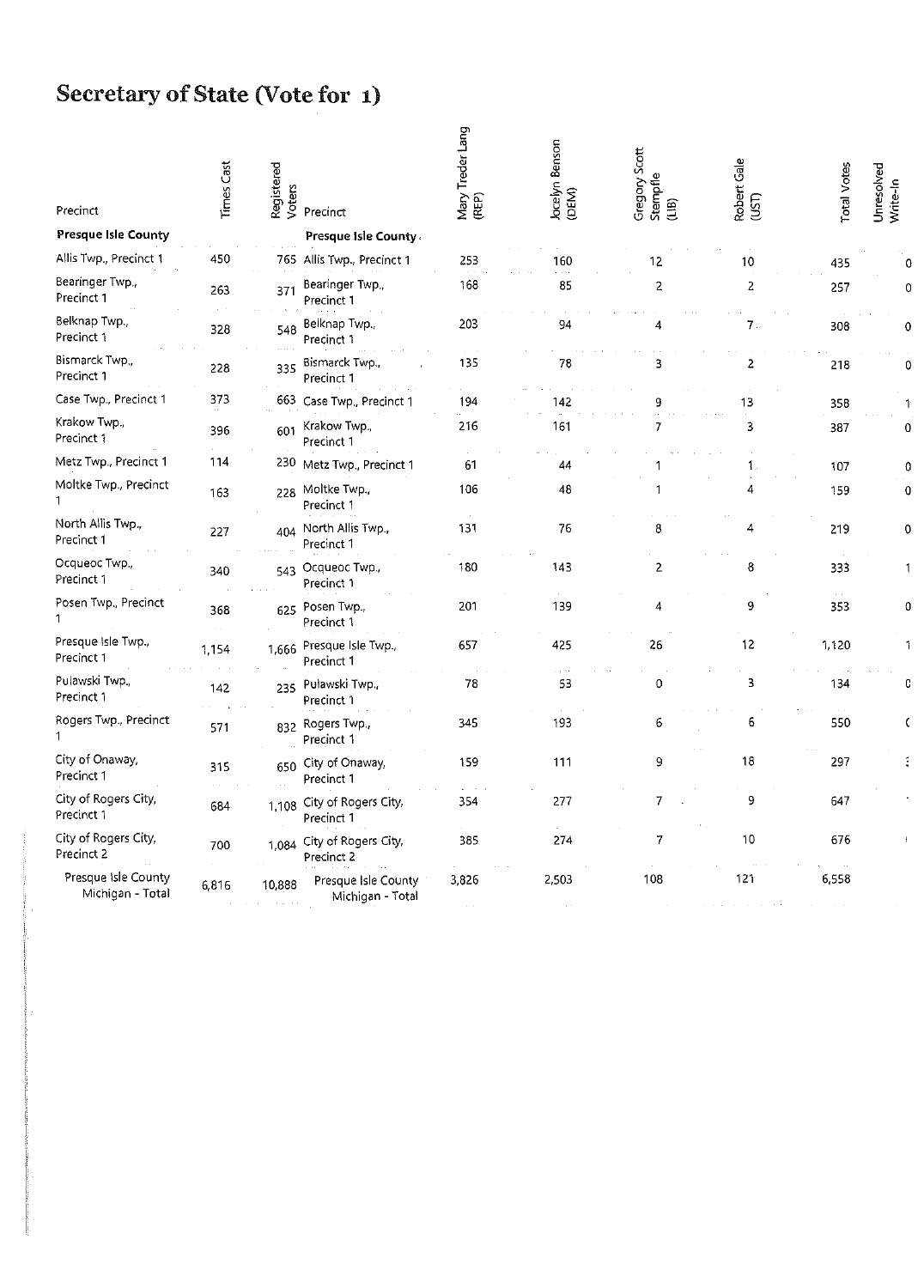## **Attorney General (Vote for** 1)

| Precinct                                | <b>Times Cast</b> | Registered<br>Voters | Precinct                                | Tom Leonard<br>(REP) | Dana Nessel<br>(DEM) | Lisa Lane Gioia<br>(LIB) | Gerald T. Van<br>Sickle<br>(UST) | Chris Graveline<br>(NPA) | <b>Total Votes</b> | Unresolved<br>Write-In                                     |
|-----------------------------------------|-------------------|----------------------|-----------------------------------------|----------------------|----------------------|--------------------------|----------------------------------|--------------------------|--------------------|------------------------------------------------------------|
| Presque Isle<br>County                  |                   |                      | Presque Isle<br>County                  |                      |                      |                          |                                  |                          |                    |                                                            |
| Allis Twp.,<br>Precinct 1               | 450               | 765                  | Allis Twp.,<br>Precinct 1               | 263                  | 133                  | 15                       | 4                                | 14                       | 429                | $\Omega$                                                   |
| Bearinger Twp.,<br>Precinct 1           | 263               | 371                  | Bearinger Twp,<br>Precinct 1            | 168                  | 76                   |                          |                                  | 6                        | 255                | 0                                                          |
| Belknap Twp.,<br>Precinct 1             | 328               | 548                  | Beiknap Twp.<br>Precinct 1              | 218                  | 79                   | 5                        | 3                                | 3                        | 308                | $\overline{0}$                                             |
| Bismarck Twp.<br>Precinct 1             | 228               | 335                  | Bismarck Twp.,<br>Precinct 1            | 144                  | 68                   | 3                        |                                  | 2                        | 218                | 0                                                          |
| Case Twp.,<br>Precinct 1                | 373               | 663                  | Case Twp.,<br>Precinct 1                | 204                  | 126                  | 11                       | 5                                | 12                       | 358                | $\overline{z}$                                             |
| Krakow Twp.,<br>Precinct 1              | 396               | 601                  | Krakow Twp.,<br>Precinct 1              | 237                  | 132                  | 8                        | 3                                | 6                        | 386                | 0                                                          |
| Metz Twp.,<br>Precinct 1                | 114               | 230                  | Metz Twp.,<br>Precinct 1                | 69                   | 33                   | 1                        | $\overline{2}$                   | 1                        | 106                | $\mathsf{O}\hspace{-.1ex}\rule{0.7pt}{0.8ex}\hspace{.1ex}$ |
| Moltke Twp.,<br>Precinct 1              | 163               | 228                  | Moltke Twp.,<br>Precinct 1              | 107                  | 42                   | 3                        | 4                                | 0                        | 156                | 0                                                          |
| North Allis Twp,<br>Precinct 1          | 227               | 404                  | North Allis Twp,<br>Precinct 1          | 138                  | 66                   | 7                        | 3                                | 3                        | 217                | $\mathbf 0$                                                |
| Ocqueoc Twp.<br>Precinct 1              | 340               | 543                  | Ocqueoc Twp.,<br>Precinct 1             | 179                  | 135                  | 2                        | 5                                | 6                        | 327                | 1                                                          |
| Posen Twp.,<br>Precinct 1               | 368               | 625                  | Posen Twp.,<br>Precinct 1               | 226                  | 110                  | 6                        | 4                                | 4                        | 350                | 0                                                          |
| Presque isle Twp,<br>Precinct 1         | 1,154             | 1,666                | Presque Isle Twp,<br>Precinct 1         | 679                  | 385                  | 17                       | 11                               | 12                       | 1,104              | $\overline{2}$                                             |
| Pulawski Twp.,<br>Precinct 1            | 142               | 235                  | Pulawski Twp.,<br>Precinct 1            | 88                   | 43                   | $\mathbf{1}$             | 3                                | $\mathbf 0$              | 135                | 0                                                          |
| Rogers Twp.,<br>Precinct 1              | 571               | 832                  | Rogers Twp.,<br>Precinct 1              | 341                  | 185                  | 6                        | 6                                | 8                        | 546                | C                                                          |
| City of Onaway,<br>Precinct 1           | 315               | 650                  | City of Onaway,<br>Precinct 1           | 168                  | 105                  | 3                        | 8                                | 13                       | 297                |                                                            |
| City of Rogers City,<br>Precinct 1      | 684               | 1,108                | City of Rogers City.<br>Precinct 1      | 388                  | 224                  | 11                       | 6                                | 11                       | 640                | $\frac{1}{4}$                                              |
| City of Rogers City,<br>Precinct 2      | 700               | 1,084                | City of Rogers City,<br>Precinct 2      | 402                  | 246                  | 9                        | 7                                | 7                        | 671                |                                                            |
| Presque Isle County<br>Michigan - Total | 6,816             | 10,888               | Presque Isle County<br>Michigan - Total | 4.019                | 2,188                | 112                      | 76                               | 108                      | 6,503              | 1                                                          |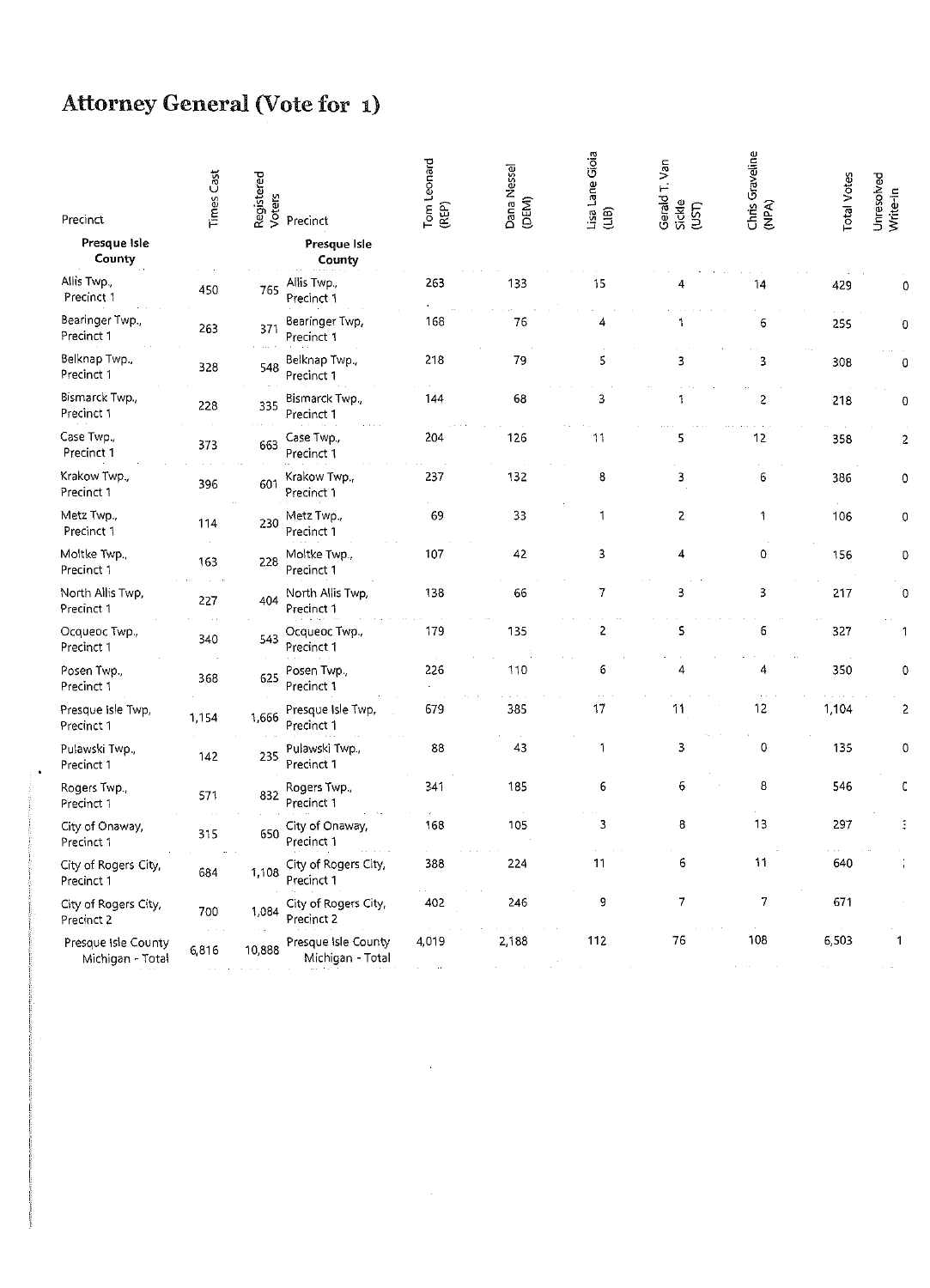#### **US Senate (Vote for** 1)

| Precinct                                   | <b>Times Cast</b>                | Registered<br>Voters | Precinct                                | John James<br>(REP) | Debbie Stabenov<br>(DEM) | Huffman, III<br>George E.<br><b>SD</b> | Marcia Squier<br>(GRN) | John Howard<br>Wilhelm<br>(NL) | <b>Total Votes</b>         | Unresolved<br>Write-In |
|--------------------------------------------|----------------------------------|----------------------|-----------------------------------------|---------------------|--------------------------|----------------------------------------|------------------------|--------------------------------|----------------------------|------------------------|
| Presque Isle<br>County                     |                                  |                      | Presque Isle<br>County                  |                     |                          |                                        |                        |                                |                            |                        |
| Allis Twp.,<br>Precinct 1                  | 450                              | 765                  | Allis Twp.,<br>Precinct 1               | 254                 | 162                      | 5                                      | 6                      | 6                              | 433                        |                        |
| Bearinger Twp,<br>Precinct 1               | 263                              | 371                  | Bearinger Twp,<br>Precinct 1            | 160                 | 98                       | ำ                                      | 0                      | 3                              | 262                        | 0                      |
| Belknap Twp.,<br>Precinct 1                | 328                              | 548                  | Belknap Twp.,<br>Precinct 1             | 208                 | 109                      | 2                                      | 1                      | 0                              | 320                        |                        |
| Bismarck Twp,<br>Precinct 1                | 228                              | 335                  | Bismarck Twp.,<br>Precinct 1            | 139                 | 83                       | 0                                      | 0                      | 1                              | $\alpha$ , $\gamma$<br>223 | 0                      |
| Case Twp.,<br>Precinct 1                   | 373                              | 663                  | Case Twp.,<br>Precinct 1                | 201<br>$\sim$       | 149                      | 5                                      | 5                      | 5                              | 365                        | 0                      |
| Krakow Twp.<br>Precinct 1                  | 396                              | 601                  | Krakow Twp.,<br>Precinct 1              | 216                 | 170                      | s                                      | 1                      | 4                              | 393                        | 0                      |
| Metz Twp.,<br>Precinct 1                   | 114                              | 230                  | Metz Twp.,<br>Precinct 1                | 60                  | 51                       | 0                                      | 0                      | $\ddot{\rm{o}}$                | 111                        | 0                      |
| Moltke Twp.,<br>Precinct 1                 | 163                              | 228                  | Moltke Twp.,<br>Precinct 1              | 101                 | 59                       | 0                                      | 0                      | 0                              | 160                        | 0                      |
| North Allis Twp,<br>Precinct 1             | 227                              | 404                  | North Allis Twp,<br>Precinct 1          | 132                 | 88                       | 2                                      | $\mathbf{1}$           | 0                              | 223                        |                        |
| Ocqueoc Twp,<br>Precinct 1                 | 340                              | 543                  | Ocqueoc Twp.,<br>Precinct 1             | 174                 | 158                      | 3                                      | $\mathbf 0$            | 2                              | 337                        |                        |
| Posen Twp.,<br>Precinct 1                  | 368                              | 625                  | Posen Twp.,<br>Precinct 1               | 202                 | 146                      | 5                                      | 4                      |                                | 358                        | 0                      |
| Presque Isle Twp,<br>Precinct 1            | 1,154                            | 1,666                | Presque Isle Twp,<br>Precinct 1         | 633                 | 489                      | 6                                      | 9                      | 4                              | 1,141                      | 2                      |
| Pulawski Twp.,<br>Precinct 1               | 142                              | 235                  | Pulawski Twp.,<br>Precinct 1            | 79                  | 61                       | 0                                      | 1                      | 0                              | 141                        | 0                      |
| Rogers Twp.,<br>Precinct 1                 | 571                              | 832                  | Rogers Twp.,<br>Precinct 1              | 338                 | 213                      | 6                                      | 3                      | 1                              | 561                        | 0                      |
| City of Onaway,<br>Precinct 1              | 315                              | 650                  | City of Onaway,<br>Precinct 1           | 164                 | 125                      | 6                                      | 6                      | 2                              | 303                        | 4                      |
| City of Rogers City,<br>Precinct 1         | 684                              | 1,108                | City of Rogers City.<br>Precinct 1      | 344<br>$\bullet$    | 306                      | 3                                      | 8                      | 6                              | 667                        | ĩ                      |
| City of Rogers City,<br>Precinct 2         | 700                              | 1,084                | City of Rogers City,<br>Precinct 2      | 383                 | 293                      | 4                                      | 3                      | 5                              | 688                        |                        |
| Presque Isle<br>County Michigan -<br>Total | 6,816<br>$\epsilon = \epsilon$ . | 10,888               | Presque Isle County<br>Michigan - Total | 3,788               | 2,760                    | 50<br>$\sim$ $\sim$ $\sim$             | 48<br>$\sim$           | 40<br>and the con-             | 6,686                      | $\mathbf{1}$           |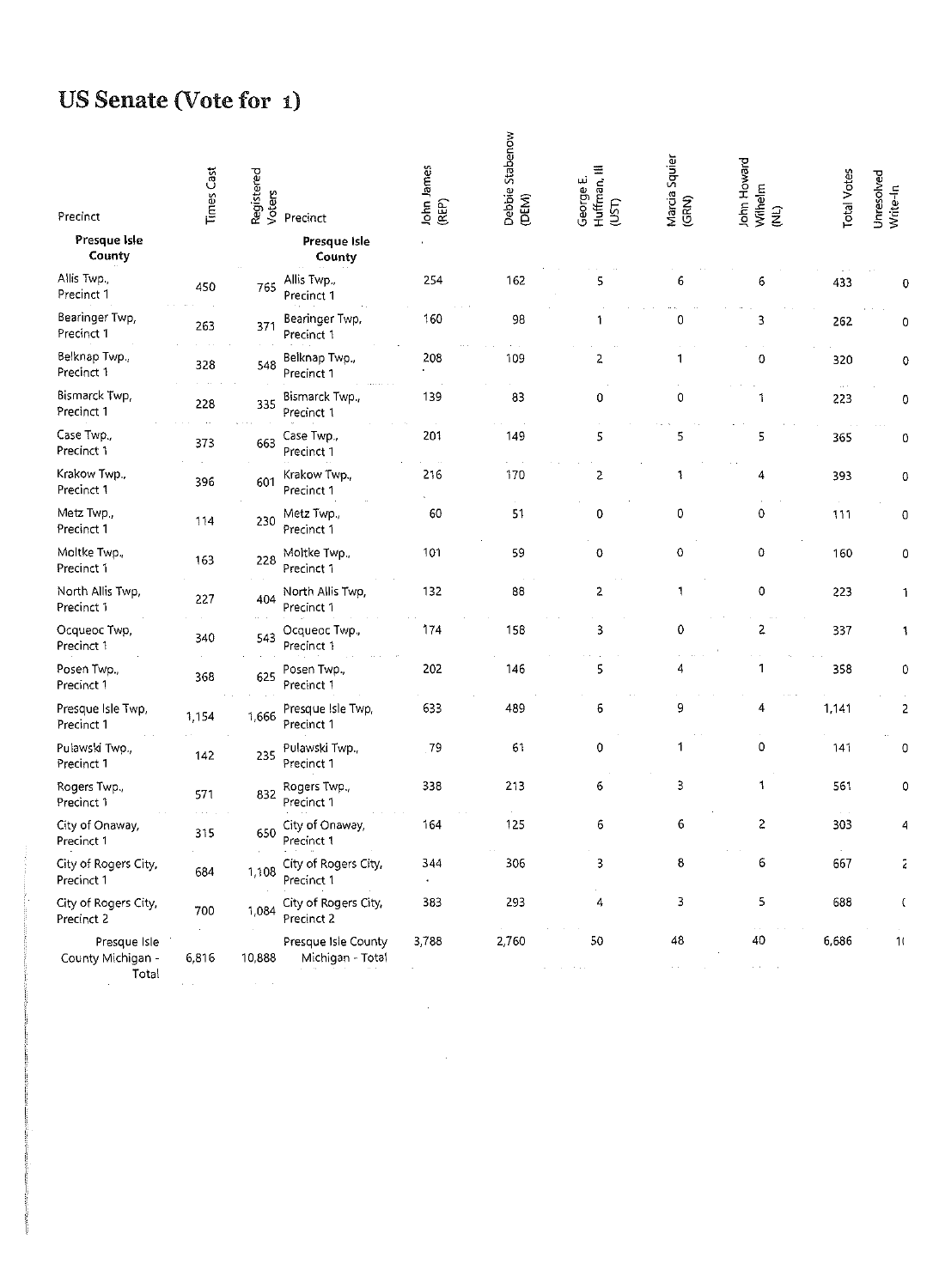# **D1 Rep in Congress (Vote for 1)**

 $\sim$ 

| Precinct                                | <b>Times Cast</b> | Registered<br>Voters | Precinct                                | Jack Bergman<br>(REP)                  | Matthew W<br>Morgan<br>(DEM) | <b>Total Votes</b> | Unresolved<br>Write-In |
|-----------------------------------------|-------------------|----------------------|-----------------------------------------|----------------------------------------|------------------------------|--------------------|------------------------|
| <b>Presque Isle County</b>              |                   |                      | Presque Isle County                     |                                        |                              |                    |                        |
| Allis Twp.<br>Precinct 1                | 450               | 765                  | Allis Twp.,<br>Precinct 1               | 268<br>$\epsilon \rightarrow \epsilon$ | 167                          | 455                | $\theta$               |
| Bearinger Twp.,<br>Precinct 1           | 263               | 371                  | Bearinger Twp.,<br>Precinct 1           | 172                                    | 88                           | 260                | $\mathbf 0$            |
| Beiknap Twp.,<br>Precinct 1             | 328               | 548                  | Belknap Twp.,<br>Precinct 1             | 208                                    | 109                          | 317                | 0                      |
| Bismarck Twp.,<br>Precinct 1            | 228               | 335                  | Bismarck Twp.,<br>Precinct 1            | 137                                    | 83                           | 220                | 0                      |
| Case Twp.,<br>Precinct 1                | 373               | 663                  | Case Twp.,<br>Precinct 1                | 215                                    | 148                          | 363                | 2                      |
| Krakow Twp.,<br>Precinct 1              | 396               | 601                  | Krakow Twp.,<br>Precinct 1              | 224                                    | 168                          | 392                | 0                      |
| Metz Twp.,<br>Precinct 1                | 114               | 230                  | Metz Twp.,<br>Precinct 1                | 65                                     | 46                           | 111                | $\mathbf 0$            |
| Moltke Twp.,<br>Precinct 1              | 163               | 228                  | Moltke Twp.,<br>Precinct 1              | 102                                    | 57                           | 159                | 0                      |
| North Allis Twp.,<br>Precinct 1         | 227               | 404                  | North Allis Twp.,<br>Precinct 1         | 137                                    | 83                           | 220                | 1                      |
| Ocqueoc Twp.,<br>Precinct 1             | 340               | 543                  | Ocqueoc Twp.<br>Precinct 1              | 192                                    | 141                          | 333                | 0                      |
| Posen Twp.,<br>Precinct 1               | 368               | 625                  | Posen Twp.<br>Precinct 1                | 202                                    | 149                          | 351                | 0                      |
| Presque Isle Twp.,<br>Precinct 1        | 1,154             | 1,666                | Presque Isle Twp.<br>Precinct 1         | 678                                    | 454                          | 1,132              | 3                      |
| Puławski Twp.,<br>Precinct 1            | 142               | 235                  | Pulawski Twp.,<br>Precinct 1            | 83                                     | 56                           | 139                | 0                      |
| Rogers Twp.,<br>Precinct 1              | 571               | 832                  | Rogers Twp.,<br>Precinct 1              | 354                                    | 203                          | 557                | 3                      |
| City of Onaway,<br>Precinct 1           | 315               | 650                  | City of Onaway,<br>Precinct 1           | 184                                    | 116                          | 300                | 2                      |
| City of Rogers City,<br>Precinct 1      | 684               | 1,108                | City of Rogers City,<br>Precinct 1      | 374                                    | 290                          | 664                | 2                      |
| City of Rogers City,<br>Precinct 2      | 700               | 1,084                | City of Rogers City,<br>Precinct 2      | 385                                    | 301                          | 686                | 0                      |
| Presque Isle County<br>Michigan - Total | 6,816             | 10,888               | Presque Isle County<br>Michigan - Total | 3,980                                  | 2,659                        | 6,639              | 13                     |

 $\mathcal{A}^{\mathcal{A}}$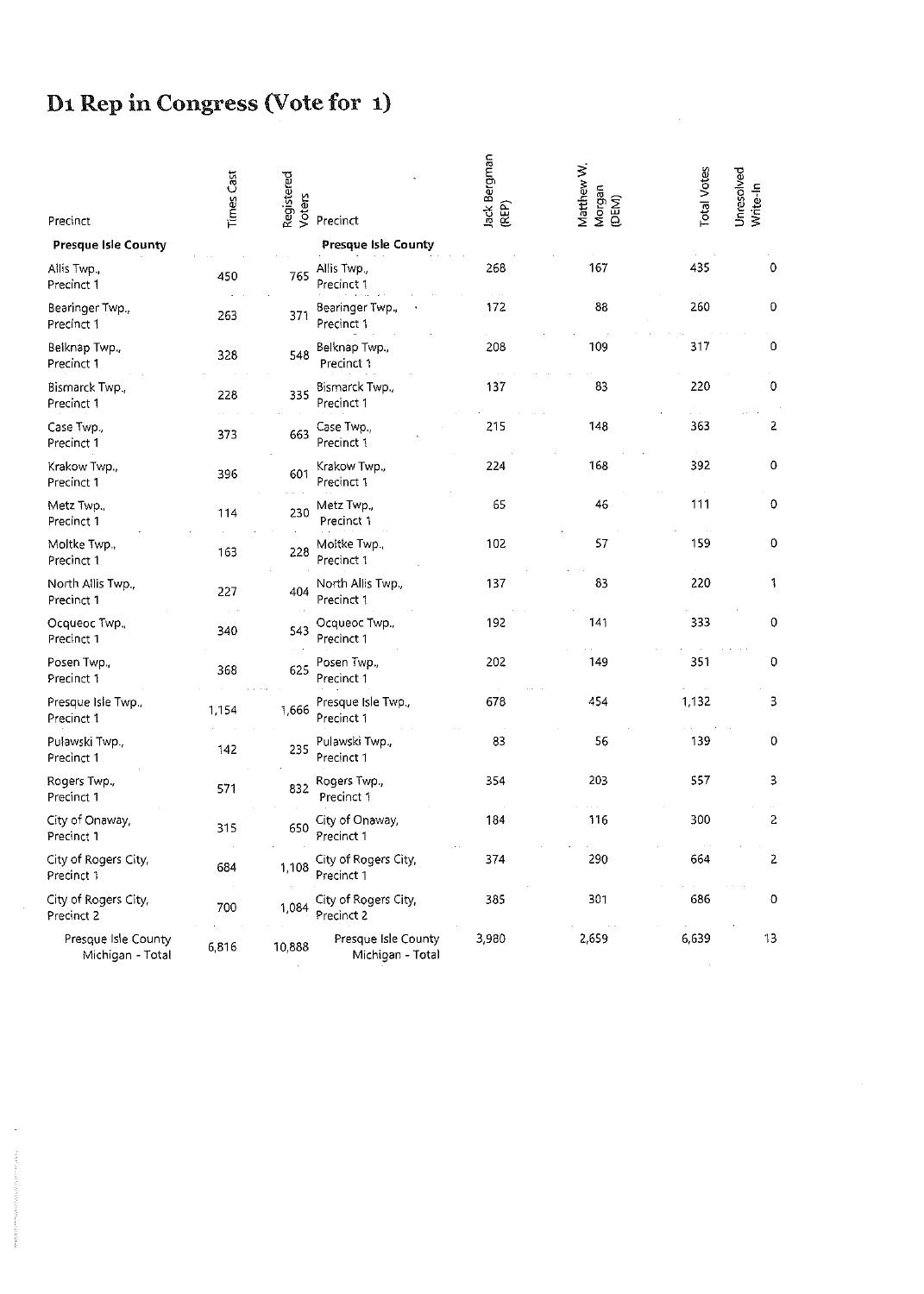# **D36 State Senate (Vote for 1)**

| Precinct                                | <b>Times Cast</b> | Registered<br>Voters | Precinct                                | Jim Stamas<br>(REP)     | Joe Weir<br>(DEM) | <b>Total Votes</b> | Unresolved<br>Write-In |
|-----------------------------------------|-------------------|----------------------|-----------------------------------------|-------------------------|-------------------|--------------------|------------------------|
| <b>Presque Isle County</b>              |                   |                      | Presque Isle County                     |                         |                   |                    |                        |
| Allis Twp.,<br>Precinct 1               | 450               | 765                  | Allis Twp.,<br>Precinct 1               | 281                     | 149               | 430                | 0                      |
| Bearinger Twp.,<br>Precinct 1           | 263               | 371                  | Bearinger Twp.,<br>Precinct 1           | 170                     | 87                | 257                | 0                      |
| Belknap Twp.,<br>Precinct 1             | 328               | 548                  | Belknap Twp.,<br>Precinct 1             | 222                     | 91                | 313                | 0                      |
| Bismarck Twp.,<br>Precinct 1            | 228               | 335                  | Bismarck Twp.<br>Precinct 1             | 150                     | 70                | 220                | 0                      |
| Case Twp.<br>Precinct 1                 | 373               | 663                  | Case Twp.,<br>Precinct 1                | 227                     | 129               | 356                | 1                      |
| Krakow Twp.,<br>Precinct 1              | 396               | 601                  | Krakow Twp.,<br>Precinct 1              | 244                     | 145               | 389                | 0                      |
| Metz Twp.<br>Precinct 1                 | 114               | 230                  | Metz Twp.,<br>Precinct 1                | 70                      | 38                | 108                | 0                      |
| Moltke Twp.,<br>Precinct 1              | 163               | 228                  | Moltke Twp.,<br>Precinct 1              | 116                     | 44                | 160                | 0                      |
| North Allis Twp.,<br>Precinct 1         | 227               | 404                  | North Allis Twp.,<br>Precinct 1         | 143                     | 76                | 219                | 1                      |
| Ocqueoc Twp.,<br>Precinct 1             | 340               | 543                  | Ocqueoc Twp.<br>Precinct 1              | 195                     | 134               | 329                | 1                      |
| Posen Twp.,<br>Precinct 1               | 368               | 625                  | Posen Twp.,<br>Precinct 1               | 226<br>$\alpha = 1$ and | 124               | 350                | 0                      |
| Presque Isle Twp.,<br>Precinct 1        | 1,154             | 1,666                | Presque Isle Twp.,<br>Precinct 1        | 722                     | 395               | 1,117              | $\mathbf{2}$           |
| Pulawski Twp.,<br>Precinct 1            | 142               | 235                  | Puławski Twp.,<br>Precinct 1            | 90                      | 49                | 139                | 0                      |
| Rogers Twp.,<br>Precinct 1              | 571               | 832                  | Rogers Twp.,<br>Precinct 1              | 377                     | 175               | 552                | 0                      |
| City of Onaway,<br>Precinct 1           | 315               | 650                  | City of Onaway,<br>Precinct 1           | 184                     | 107               | 291                | 4                      |
| City of Rogers City,<br>Precinct 1      | 684               | 1,108                | City of Rogers City,<br>Precinct 1      | 400                     | 252               | 652                | 3                      |
| City of Rogers City,<br>Precinct 2      | 700               | 1,084                | City of Rogers City,<br>Precinct 2      | 431                     | 250               | 681                | $\pmb{0}$              |
| Presque isle County<br>Michigan - Total | 6,816             | 10,888               | Presque Isle County<br>Michigan - Total | 4,248                   | 2,315             | 6,563              | 12                     |

 $\sim$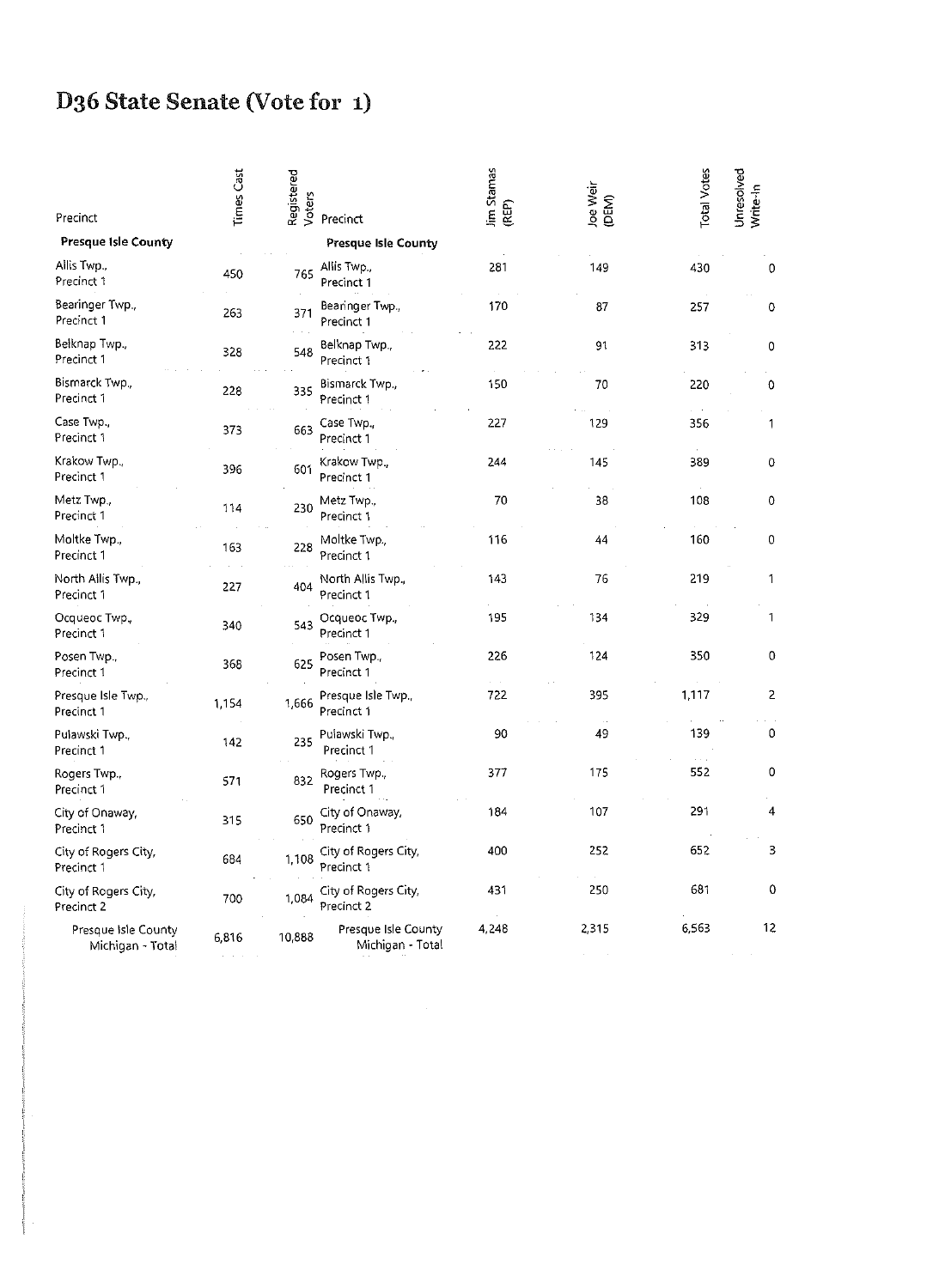## **D106 Representative (Vote for 1)**

| Precinct                                | <b>Times Cast</b> | Registered<br>Voters | Precinct                                | Sue Allor<br>(REP) | Lora Greene<br>(DEM) | <b>Total Votes</b> | Unresolved<br>Write-In |
|-----------------------------------------|-------------------|----------------------|-----------------------------------------|--------------------|----------------------|--------------------|------------------------|
| Presque Isle County                     |                   |                      | <b>Presque Isle County</b>              |                    |                      |                    |                        |
| Allis Twp.<br>Precinct 1                | 450               | 765                  | Allis Twp.,<br>Precinct 1               | 264                | 166                  | 430                | 0                      |
| Bearinger Twp.,<br>Precinct 1           | 263               | 371                  | Bearinger Twp.,<br>Precinct 1           | 169                | 86                   | 255                | 0                      |
| Belknap Twp.,<br>Precinct 1             | 328               | 548                  | Belknap Twp.,<br>Precinct 1             | 214                | 99                   | 313                | 0                      |
| Bismarck Twp.,<br>Precinct 1            | 228               | 335                  | Bismarck Twp.,<br>Precinct 1            | 142                | 80                   | 222                | $\mathbf 0$            |
| Case Twp.<br>Precinct 1                 | 373               | 663                  | Case Twp.,<br>Precinct 1                | 220                | 142                  | 362                | 1                      |
| Krakow Twp.,<br>Precinct 1              | 396               | 601                  | Krakow Twp.,<br>Precinct 1              | 226                | 160                  | 386                | 0                      |
| Metz Twp.,<br>Precinct 1                | 114               | 230                  | Metz Twp.,<br>Precinct 1                | 69                 | 41                   | 110                | 0                      |
| Moltke Twp.,<br>Precinct 1              | 163               | 228                  | Moltke Twp.,<br>Precinct 1              | 110                | 49                   | 159                | $\mathbf 0$            |
| North Allis Twp.,<br>Precinct 1         | 227               | 404                  | North Allis Twp.,<br>Precinct 1         | 139                | 78                   | 217                | 1                      |
| Ocqueoc Twp.,<br>Precinct 1             | 340               | 543                  | Ocqueoc Twp.<br>Precinct 1              | 194                | 138                  | 332                | 1                      |
| Posen Twp.,<br>Precinct 1               | 368               | 625                  | Posen Twp.,<br>Precinct 1               | 207                | 145                  | 352                | 0                      |
| Presque Isle Twp.,<br>Precinct 1        | 1,154             | 1,666                | Presque Isle Twp.,<br>Precinct 1        | 675                | 452                  | 1,127              | 4                      |
| Pulawski Twp.,<br>Precinct 1            | 142               | 235                  | Pulawski Twp.,<br>Precinct 1            | 82                 | 57                   | 139                | 0                      |
| Rogers Twp.,<br>Precinct 1              | 571               | 832                  | Rogers Twp.,<br>Precinct 1              | 360                | 196                  | 556                | 0                      |
| City of Onaway,<br>Precinct 1           | 315               | 650                  | City of Onaway,<br>Precinct 1           | 183                | 116                  | 299                | 1                      |
| City of Rogers City,<br>Precinct 1      | 684               | 1,108                | City of Rogers City,<br>Precinct 1      | 383                | 277                  | 660                | 1                      |
| City of Rogers City,<br>Precinct 2      | 700               | 1,084                | City of Rogers City,<br>Precinct 2      | 408                | 269                  | 677                | 1                      |
| Presque Isle County<br>Michigan - Total | 6,816             | 10,888               | Presque Isle County<br>Michigan - Total | 4,045              | 2,551                | 6,596              | 10                     |

 $\bar{\alpha}$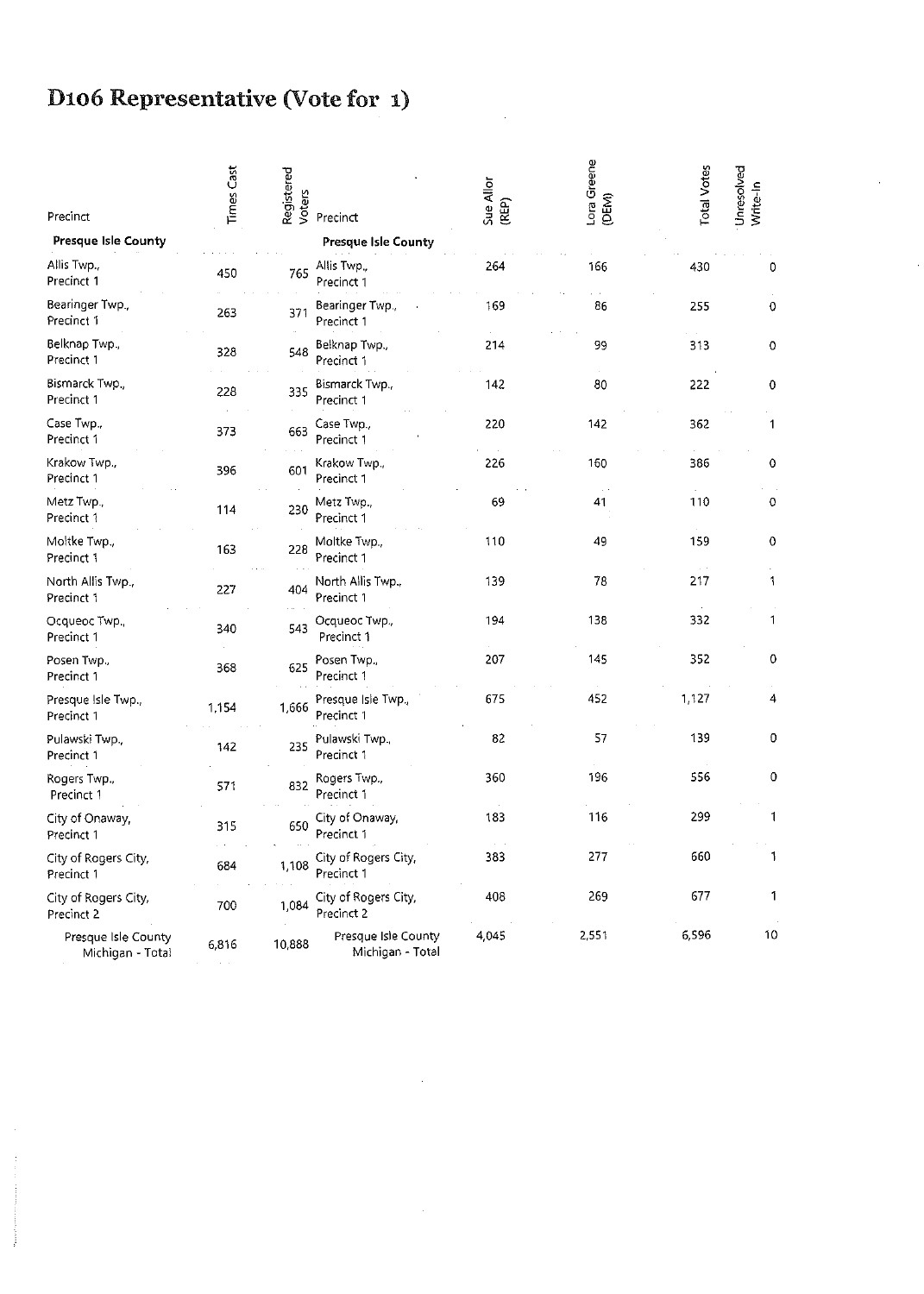## **Members State Brd of Ed (Vote for** 2)

| Precinct                                       | Times Cast | Registered<br>Voters | Precinct                                    | Tami Carlone<br>(REP) | Richard Zeile<br>(REP) | Judith P. Tritchett<br>(DEM) | Tiffany Tilley<br>(DEM) | Scotty Boman<br>(118)          | John J. Tatar<br>(11B) | Karen Adams<br><b>ESD</b> | Douglas Levesque<br>(UST) | A Wells<br>Sherry<br>(GRN) | Mary Anne Hering<br>(WCP) | Logan R. Smith<br>(WCP) | <b>Total Votes</b> | Unresolved<br>Write-In |
|------------------------------------------------|------------|----------------------|---------------------------------------------|-----------------------|------------------------|------------------------------|-------------------------|--------------------------------|------------------------|---------------------------|---------------------------|----------------------------|---------------------------|-------------------------|--------------------|------------------------|
| Presque<br><b>Isle County</b>                  |            |                      | Presque Isle<br>County                      |                       |                        |                              |                         |                                |                        |                           |                           |                            |                           |                         |                    |                        |
| Allis Twp,<br>Precinct 1                       | 450        | 765                  | Allis Twp.,<br>Precinct 1                   | 203                   | 182                    | 128                          | 120                     | 13                             | 10                     | 6                         | 1                         | 8                          | 20                        | 13                      | 704                |                        |
| Bearinger<br>Twp.<br>Precinct 1                | 263        |                      | Bearinger<br>371 Twp.,<br>Precinct 1        | 141                   | 130                    | 85                           | 69                      | 9                              | 2                      | 2                         |                           | 0                          | 6                         | 10                      | 455                |                        |
| Belknap<br>Twp.<br>Precinct 1                  | 328        |                      | Belknap Twp.,<br>548 Precinct 1             | 159                   | 146                    | 79                           | 66                      | 14                             | 3                      | 11                        | 5                         | 0                          | 19                        | 13                      | 515                |                        |
| Bismarck<br>Twp.<br>Precinct 1                 | 228        |                      | Bismarck<br>335 Twp.,<br>Precinct 1         | 122                   | 112                    | 61 <sup>2</sup>              | 53                      | 5                              | 1                      | $\mathbf{1}$              | 0                         | Δ                          | 5                         | 2                       | 366                | 0                      |
| Case Twp.,<br>Precinct 1                       | 373        | 663                  | Case Twp.,<br>Precinct 1                    | 177                   | 147                    | 126                          | 103                     | 7                              | 7                      | 14                        | 9                         | 6                          | 14                        | 13                      | 623                | 2                      |
| Krakow<br>Twp.,<br>Precinct 1                  | 396        |                      | Krakow Twp.,<br>601 Precinct 1              | 191                   | 182                    | 148                          | 126                     | 4                              | 3                      | 5                         | 2                         | 4                          | 15                        | 9                       | 689                | 2                      |
| Metz Twp.,<br>Precinct 1                       | 114        | 230                  | Metz Twp.,<br>Precinct 1                    | 42                    | 43                     | 41                           | 32                      | 5                              | 3                      | 3                         | 5                         | 0                          | 0                         | 3                       | 177                | 0                      |
| Moltke<br>Twp.,<br>Precinct 1                  | 163        |                      | Moltke Twp.,<br>228 Precinct 1              | 82                    | 66                     | 46                           | 39                      | 9                              | 6                      | $\overline{2}$            | -1                        | 0                          | 5                         | 1                       | 257                | 0                      |
| North Allis<br>Twp.,<br>Precinct 1             | 227        |                      | North Allis<br>404 Twp.,<br>Precinct 1      | 103                   | 97                     | 61                           | 63                      | 8                              | 5                      | 4                         | 2                         | 5                          | 12                        | 10                      | 370                | Ω                      |
| Ocqueoc<br>Twp.,<br>Precinct 1                 | 340        |                      | Ocqueoc<br>543 Twp.,<br>Precinct 1          | 147                   | 126                    | 125                          | 112                     | 9                              | 4                      | 10                        | 4                         | 1                          | 10                        | 8                       | 556                | 3                      |
| Posen Twp.,<br>Precinct 1                      | 368        | 625                  | Posen Twp.,<br>Precinct 1                   | 157                   | 135                    | 112                          | 106                     | 8                              | 5                      | 11                        | 3                         | 5                          | 17                        | 19                      | 578                | Ω                      |
| Presque Isle<br>Twp.,<br>Precinct 1            | 1.154      |                      | Presque Isle<br>1,666 Twp.,<br>Precinct 1   | 540                   | 495                    | 354                          | 336                     | 39                             | 20                     | 20                        | 13                        | 15                         | 37                        | 29                      | 1,898              | 8                      |
| Pulawski<br>Twp.,<br>Precinct 1                | 142        |                      | Pulawski<br>235 Twp.,<br>Precinct 1         | 63                    | 58                     | 39.                          | 41                      | 2                              | 0                      | 3                         | $\overline{c}$            | 0                          | 5                         | 7                       | 220                | 0                      |
| Rogers<br>Twp.,<br>Precinct 1                  | 571        |                      | Rogers Twp.,<br>832 Precinct 1              | 283                   | 251                    | 160                          | 145                     | 12                             | 5                      | 13                        | 3                         | 3                          | 27                        | $17\,$                  | 919                | 2                      |
| City of<br>Onaway,<br>Precinct 1               | 315        |                      | City of<br>650 Onaway,<br>Precinct 1        | 133                   | 111                    | 86                           | 78                      | $\overline{19}$                | 9                      | 5                         | 5                         | 8                          | 17                        | 14                      | 485                | 6                      |
| City of<br>Rogers City,<br>Precinct 1          | 684        |                      | City of<br>1,108 Rogers City<br>Precinct 1  | 268                   | 234                    | 220                          | 208                     | 7                              | 10                     | 12                        | 5                         | 13                         | 26                        | 32                      | 1,035              | 4                      |
| City of<br>Rogers City,<br>Precinct 2          | 700        |                      | City of<br>1,084 Rogers City,<br>Precinct 2 | 303                   | 282                    | 229                          | 200                     | 15                             | 5                      | 10                        | 4                         | 9                          | 19                        | 22                      | 1,098              | C                      |
| Presque Isle<br>County - 6,816 10,888<br>Total |            |                      | Presque Isle 3.114<br>County -<br>Total     |                       | 2,797                  | 2,100                        | 1,897                   | $\alpha$ , and $\alpha$<br>185 | 98                     | 132                       | 65                        | 81                         | 254                       | 222                     | 10,945             | $2\epsilon$            |

 $\mathcal{L}^{\mathcal{L}}$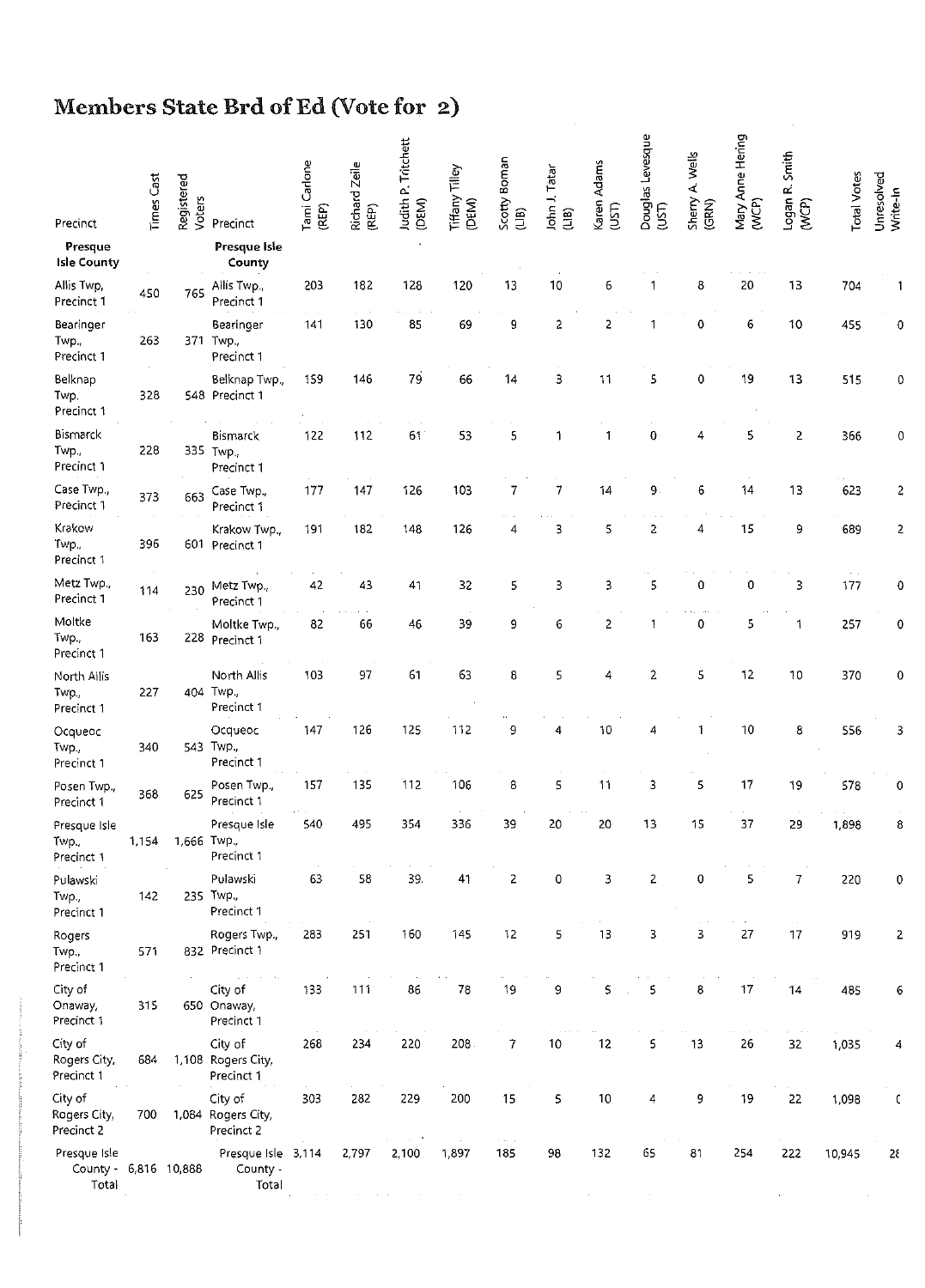## **Regents U of Mich (Vote for 2.)**

| Precinct                                      | Times Cast | Registered<br>Voters | Precinct                                            | Andrea Fischer<br>Newman<br>(REP) | Andrew Richner<br>(REP) | Jordan Acker<br>(DEM)      | Paul Brown<br>(DEM) | James Lewis<br>Hudler<br>(LIB) | John Jascob<br>(118) | Joe Sanger<br>$\overline{5}$ | Crystal Van Sickle<br>(UST) | Kevin A. Graves<br>(GRN) | Marge Katchmark<br>Sallows<br>$\overline{z}$ | <b>Total Votes</b> | Unresolved<br>Write-In |
|-----------------------------------------------|------------|----------------------|-----------------------------------------------------|-----------------------------------|-------------------------|----------------------------|---------------------|--------------------------------|----------------------|------------------------------|-----------------------------|--------------------------|----------------------------------------------|--------------------|------------------------|
| Presque Isle<br>County                        |            |                      | Presque Isle<br>County                              |                                   |                         |                            |                     |                                |                      |                              |                             |                          |                                              |                    |                        |
| Allis Twp.,<br>Precinct 1                     | 450        | 765                  | Allis Twp.,<br>Precinct 1                           | 207                               | 178                     | 118                        | 105                 | 8                              | 12                   | 10                           | 9                           | 7                        | 8                                            | 662                |                        |
| Bearinger<br>Twp.<br>Precinct 1               | 263        |                      | Bearinger<br>371 Twp.,<br>Precinct 1                | 135                               | 132                     | 79                         | 72                  | 5                              | 5                    | 5                            | 5                           | 1                        | 1                                            | 440                | 0                      |
| Belknap<br>Twp.<br>Precinct 1                 | 328        |                      | Belknap Twp.,<br>548 Precinct 1                     | 160                               | 142                     | 78                         | 61                  | 5                              | 3                    | 12                           | 16                          | 5                        | 7                                            | 489                | 0                      |
| Bismarck<br>Twp.<br>Precinct 1                | 228        |                      | Bismarck<br>335 Twp.<br>Precinct 1                  | 109                               | 103                     | $-53$                      | 62                  | 4                              | 3                    | 1                            | 4                           | 3                        | 5                                            | 347                | 0                      |
| Case Twp.<br>Precinct 1                       | 373        | 663                  | Case Twp.,<br>Precinct 1                            | 170                               | 156                     | 114                        | 105                 | 4                              | 9                    | 12                           | 18                          | 5                        | 11                                           | 604                | 2                      |
| Krakow Twp.,<br>Precinct 1                    | 396        | 601                  | Krakow Twp.,<br>Precinct 1                          | 194                               | 172                     | 133                        | 140                 | 5                              | 5                    | 8                            | 8                           | $\mathsf{2}$             | 4                                            | 671                | 2                      |
| Metz Twp.,<br>Precinct 1                      | 114        | 230                  | Metz Twp.,<br>Precinct 1                            | 48                                | 39                      | 36                         | 34                  | 4                              | 3                    | 2                            | 3                           | 1                        | 1                                            | 171                | 0                      |
| Moltke Twp.,<br>Precinct 1                    | 163        | 228                  | Moltke Twp.,<br>Precinct 1                          | 74                                | 69                      | 40                         | 38                  | 6                              | 8                    | 7                            | 2                           | 2                        | $\overline{c}$                               | 248                | 0                      |
| North Allis<br>Twp.,<br>Precinct 1            | 227        |                      | North Allis<br>404 Twp.,<br>Precinct 1              | 106                               | 101                     | 62                         | 64                  | 6                              | 4                    | 7                            | 5                           | 3                        | 0                                            | 358                | 0                      |
| Ocqueoc<br>Twp.,<br>Precinct 1                | 340        |                      | Ocqueoc<br>543 Twp.,<br>Precinct 1                  | 152                               | 131                     | 116                        | 111                 | 3                              | 5                    | 7                            | 7                           | 3                        | 4                                            | 539                | 2                      |
| Posen Twp.,<br>Precinct 1                     | 368        | 625                  | Posen Twp.,<br>Precinct 1                           | 154                               | 136                     | 110                        | 113                 | 3                              | 5                    | 12                           | 6                           | 7                        | 8                                            | 554                | 0                      |
| Presque Isle<br>Twp.,<br>Precinct 1           | 1,154      | 1,666 Twp.,          | Presque Isle<br>Precinct 1                          | 550                               | 513                     | 345                        | 324                 | 22                             | 18                   | 23                           | 29                          | 9                        | 13                                           | 1.846              | 16                     |
| Pulawski<br>Twp.,<br>Precinct 1               | 142        |                      | Pulawski Twp.,<br>235 Precinct 1                    | 64                                | 56                      | 43                         | 36                  | $\mathbf 0$                    | 3                    | $\overline{\mathbf{c}}$      | 5                           | 1                        | 1.                                           | 211                | 0                      |
| Rogers Twp.,<br>Precinct 1                    | 571        | 832                  | Rogers Twp.,<br>Precinct 1                          | 291                               | 251                     | $\alpha = \alpha$ .<br>155 | 139                 | 6                              | 10                   | 13                           | 16                          | 12                       | 3                                            | 896                | 2                      |
| City of<br>Onaway,<br>Precinct 1              | 315        |                      | City of<br>650 Onaway,<br>Precinct 1                | 133                               | 125                     | 87                         | 83                  | 3                              | 5                    | 12                           | 18                          | 4                        | 3                                            | 473                | 5                      |
| City of<br>Rogers City,<br>Precinct 1         | 684        | 1.108 City,          | City of Rogers<br>Precinct 1                        | 285                               | 242                     | 228                        | 191                 | $10\,$                         | 5                    | 12                           | 17                          | 7                        | 10                                           | 1,007              | 5                      |
| City of<br>Rogers City,<br>Precinct 2         | 700        | 1.084 City,          | City of Rogers<br>Precinct 2                        | 302                               | 284                     | 208                        | 209                 | $10\,$                         | 8                    | 10                           | 17                          | 5                        | 11                                           | 1.064              | 0                      |
| Presque Isle<br>County<br>Michigan -<br>Total |            | 6,816 10,888         | Presque Isle 3.134<br>County<br>Michigan -<br>Total |                                   | 2,830                   | 2,005                      | 1,887               | 104                            | 111                  | $\sim$<br>155                | 185                         | 77                       | 92                                           | 10,580             | 35                     |

 $\mathcal{L}^{\text{max}}_{\text{max}}$  and  $\mathcal{L}^{\text{max}}_{\text{max}}$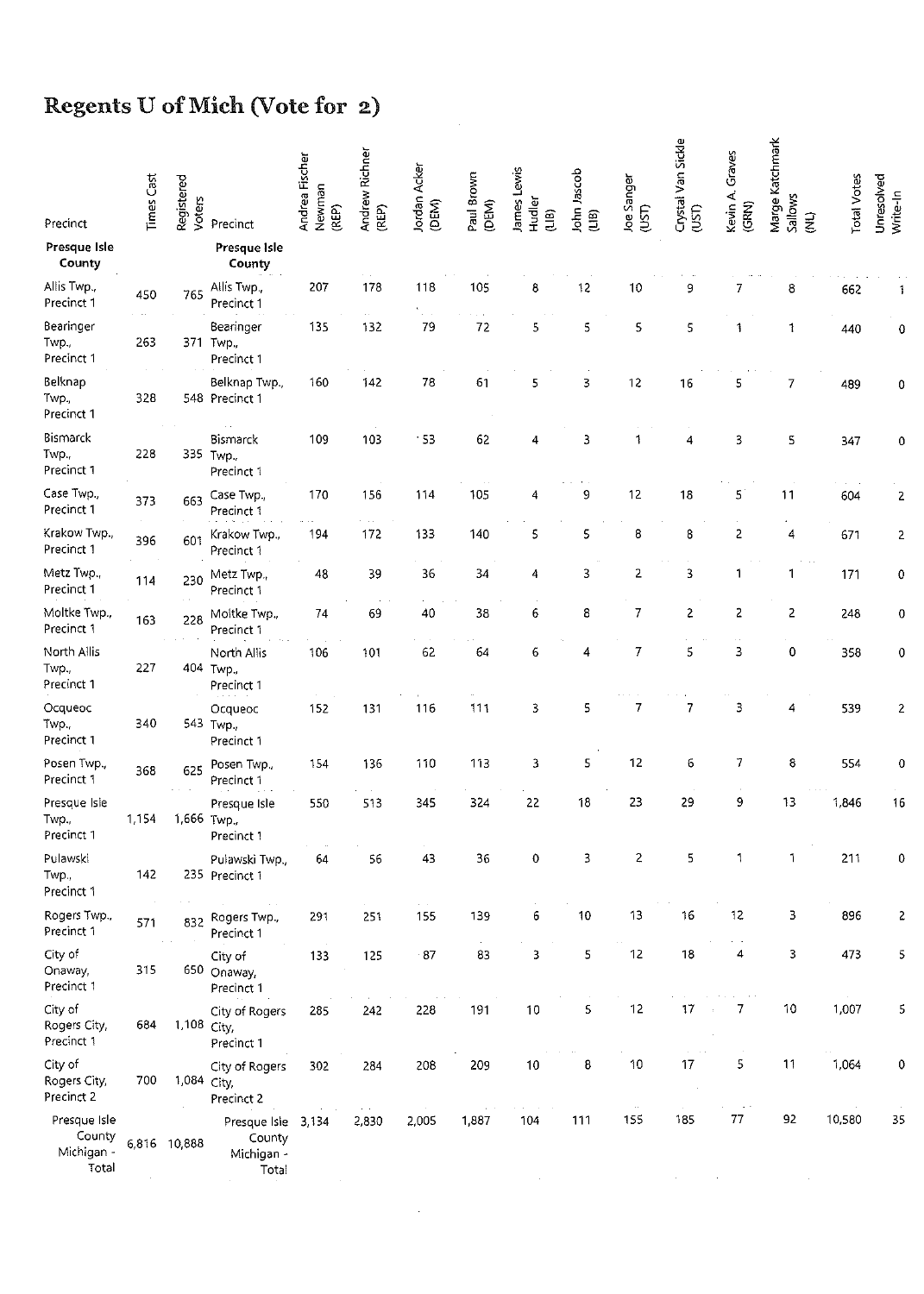## **Trustees Mich State (Vote for** 2)

| Precinct                                      | <b>Times Cast</b> | Registered<br>Voters | Precinct                                            | Dave Dutch<br>(REP) | Mike Miller<br>REP      | Brianna T. Scott<br>(DEM) | Kelly Charron<br>(DEM)<br>Tebay | Campbell<br>Bruce<br>(18) | Tím Orzechowski<br>(LIB) | Janet M. Sanger<br>(UST) | John Paul Sanger<br>(UST) | Aaron Mariasy<br>(GRN) | Abraham-Guzman<br>Bridgette R<br>$\overline{z}$ | <b>Total Votes</b> | Unresolved<br>Write-In |
|-----------------------------------------------|-------------------|----------------------|-----------------------------------------------------|---------------------|-------------------------|---------------------------|---------------------------------|---------------------------|--------------------------|--------------------------|---------------------------|------------------------|-------------------------------------------------|--------------------|------------------------|
| Presque Isle<br>County                        |                   |                      | Presque Isle<br>County                              |                     |                         |                           |                                 |                           |                          |                          |                           |                        |                                                 |                    |                        |
| Allis Twp.<br>Precinct 1                      | 450               | 765                  | Allis Twp.,<br>Precinct 1                           | 197                 | 188                     | 122                       | 112                             | 15                        | 5                        | 7                        | 6                         | 6                      | 6                                               | 664                | 0                      |
| Bearinger<br>Twp.,<br>Precinct 1              | 263               | 371                  | Bearinger<br>Twp., Precinct<br>1                    | 137                 | 137                     | 77                        | 71                              | 6                         | 5                        | 3                        | $\mathbf{2}$              | $\mathbf{1}$           | 0                                               | 439                | 0                      |
| Belknap<br>Twp.,<br>Precinct 1                | 328               |                      | Belknap Twp.,<br>548 Precinct 1                     | 157                 | 160                     | 79                        | 71                              | 4                         | 1                        | 8                        | 6                         | 4                      | 8                                               | 498                | 0                      |
| Bismarck<br>Twp.,<br>Precinct 1               | 228               |                      | Bismarck<br>335 Twp., Precinct                      | 112                 | 106                     | 62                        | 55                              | 4                         | 1                        | 3                        | 1                         | $\overline{2}$         | $\overline{\mathbf{3}}$                         | 349                | 0                      |
| Case Twp.,<br>Precinct 1                      | 373               | 663                  | Case Twp.,<br>Precinct 1                            | 163                 | 161                     | 115                       | 104                             | 8                         | 5                        | 14                       | 10                        | 6                      | 6                                               | 592                | 2                      |
| Krakow Twp.,<br>Precinct 1                    | 396               | 601                  | Krakow Twp.,<br>Precinct 1                          | 170                 | 193                     | 151                       | 125                             | 5                         | 1                        | 4                        | 8                         | 4                      | $\overline{c}$                                  | 663                | 2                      |
| Metz Twp.,<br>Precinct 1                      | 114               | 230                  | Metz Twp.,<br>Precinct 1                            | 42                  | 46                      | 39                        | 31                              | 4                         | 5                        | 3                        | 1                         | 0                      | 0                                               | 171                | 0                      |
| Moltke Twp.,<br>Precinct 1                    | 163               | 228                  | Moltke Twp.,<br>Precinct 1                          | 70                  | 76                      | 44                        | 40                              | 9                         | 5                        | 2                        | 0                         | 1                      | з                                               | 250                | 0                      |
| North Allis<br>Twp.,<br>Precinct 1            | 227               | 404                  | North Ailis<br>Twp., Precinct<br>1                  | 106                 | 106                     | 63                        | 60                              | 5                         | 4                        | 5                        | 4                         | 4                      | 2                                               | 359                | 0                      |
| Ocqueoc<br>Twp.,<br>Precinct 1                | 340               |                      | Ocqueoc<br>543 Twp., Precinct<br>1                  | 141                 | 137                     | 114                       | 115                             | 6                         | 3                        | 11                       | 6                         | 3                      | 2                                               | 538                | 2                      |
| Posen Twp.,<br>Precinct 1                     | 363               | 625                  | Posen Twp.,<br>Precinct 1                           | 139                 | 158                     | 116                       | 92                              | 5                         | 11                       | 14                       | 5                         | 4                      | 9                                               | 553                | 0                      |
| Presque Isle<br>Twp.,<br>Precinct 1           | 1,154             |                      | Presque Isle<br>1,666 Twp., Precinct<br>1           | 510                 | 528                     | 367                       | 323                             | 33                        | 20                       | 25                       | 18                        | 6                      | 10                                              | 1,840              | 16                     |
| Pulawski<br>Twp.,<br>Precinct 1               | 142               |                      | Puławski Twp.,<br>235 Precinct 1                    | 60                  | 64                      | 39                        | 38                              | 0                         |                          | 3                        | 4                         | 1                      | 1                                               | 211                | 0                      |
| Rogers Twp.,<br>Precinct 1                    | 571               | 832                  | Rogers Twp.,<br>Precinct 1                          | 260                 | 261                     | 161                       | 149                             | 15                        | 7                        | 18                       | 6                         | 4                      | 5                                               | 886                | 2                      |
| City of<br>Onaway,<br>Precinct 1              | 315               |                      | City of<br>650 Onaway,<br>Precinct 1                | 124                 | $\epsilon = 0.1$<br>128 | 89                        | 83                              | 11                        | 4                        | 15                       | 12                        | 5                      | 7                                               | 478                | 5                      |
| City of<br>Rogers City,<br>Precinct 1         | 684               |                      | City of Rogers<br>1,108 City, Precinct<br>1         | 254                 | 271                     | 220                       | 201                             | 13                        | 7                        | $17$                     | 11                        | 9                      | 7                                               | 1,010              | s                      |
| City of<br>Rogers City,<br>Precinct 2         | 700               |                      | City of Rogers<br>1,084 City, Precinct<br>2         | 277                 | 290                     | 225                       | 202                             | 12                        | 13                       | 13                       | 7                         | 6                      | 7                                               | 1,052              | 0                      |
| Presque Isle<br>County<br>Michigan -<br>Total |                   | 6,816 10,888         | Presque Isle 2,919<br>County<br>Michigan -<br>Total |                     | 3,010                   | 2,083                     | 1.872                           | 155                       | 98                       | 165                      | 107                       | 66                     | 78                                              | 10,553             | 34                     |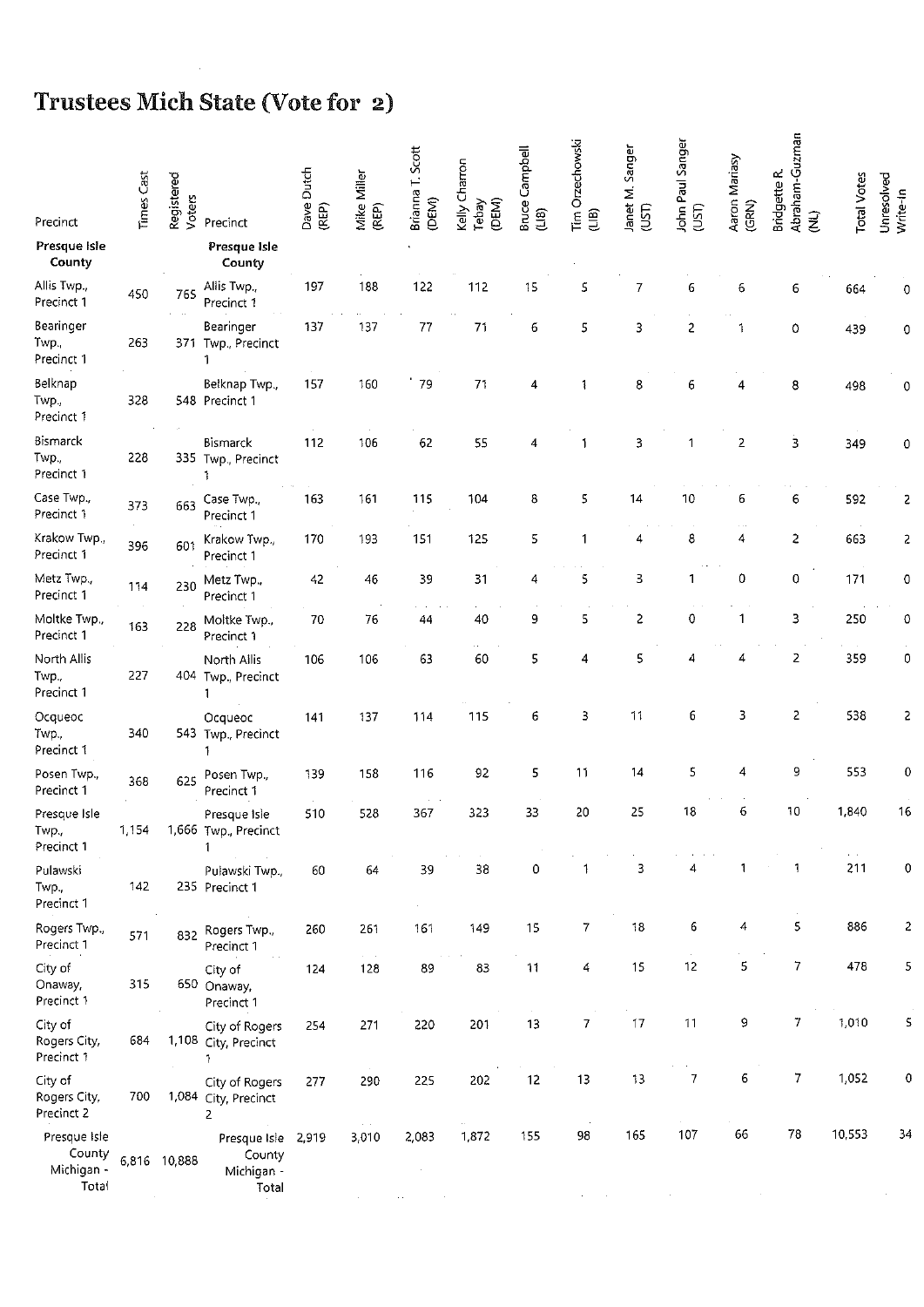#### **Governors Wayne State (Vote for** 2)

| Precinct                                      | <b>Times Cast</b> | Registered<br>Voters | Precinct                                      | Diane Dunaskiss<br>(REP) | David Nicholson<br>(REP) | Bryan C. Barnhill<br>(DEM) | Anil Kumar<br>(DEM) | Jon Elgas<br>(18) | Hargenrader<br>John T.<br>(118) | Christine <sub>C</sub><br>Schwartz<br>(UST) | Marc Joseph<br>Sosnowski<br>(UST) | <b>Total Votes</b>      | Unresolved<br>Write-In |
|-----------------------------------------------|-------------------|----------------------|-----------------------------------------------|--------------------------|--------------------------|----------------------------|---------------------|-------------------|---------------------------------|---------------------------------------------|-----------------------------------|-------------------------|------------------------|
| Presque Isle<br>County                        |                   |                      | Presque Isle<br>County                        |                          |                          |                            |                     |                   |                                 |                                             |                                   |                         |                        |
| Allis Twp.,<br>Precinct 1                     | 450               | 765                  | Allis Twp.,<br>Precinct 1                     | 196                      | 185                      | 123                        | 103                 | 11                | 13                              | 17                                          | 9                                 | 657                     | 0                      |
| Bearinger<br>Twp., Precinct<br>1              | 263               |                      | Bearinger Twp.,<br>371 Precinct 1             | 135                      | 130                      | 75                         | 66                  | 6                 | 5                               | 7                                           | 5                                 | 429                     | 0                      |
| Belknap Twp.,<br>Precinct 1                   | 328               | 548                  | Belknap Twp.,<br>Precinct 1                   | 157                      | 155                      | 70                         | 55                  | З                 | 4                               | 15                                          | 5                                 | 464                     | 2                      |
| Bismarck Twp.,<br>Precinct 1                  | 228               | 335                  | Bismarck Twp.,<br>Precinct 1                  | 110                      | 104                      | 58                         | 55                  | 3                 | 3                               | 6                                           | 0                                 | 339                     | 0                      |
| Case Twp.,<br>Precinct 1                      | 373               | 663                  | Case Twp.<br>Precinct 1                       | 173<br>a a ca            | 151                      | 117                        | 94                  | 9                 | 5                               | 19                                          | 15                                | 583                     | 2                      |
| Krakow Twp.,<br>Precinct 1                    | 396               | 601                  | Krakow Twp.,<br>Precinct 1                    | 193                      | 180                      | 137                        | 107                 | 9                 | 1                               | 11                                          | 5                                 | 643<br>$\sim$ 100 $\pm$ | 2                      |
| Metz Twp.,<br>Precinct 1                      | 114               | 230                  | Metz Twp.,<br>Precinct 1                      | 42                       | 43                       | 33                         | 31                  | 5                 | 3                               | 5                                           | 5                                 | 167                     | 0                      |
| Moltke Twp.,<br>Precinct 1                    | 163               | 228                  | Moltke Twp.,<br>Precinct 1                    | 79                       | 75                       | 40                         | 36                  | 5                 | 6                               | 4                                           | 1                                 | 246                     | 0                      |
| North Allis<br>Twp.,<br>Precinct 1            | 227               |                      | North Allis<br>404 Twp.<br>Precinct 1         | 108                      | 99                       | 67                         | 54                  | 4                 | 5                               | 6                                           | 4                                 | 347                     |                        |
| Ocqueoc Twp.,<br>Precinct 1                   | 340               | 543                  | Ocqueoc Twp.,<br>Precinct 1                   | 142                      | 138                      | 122                        | 99                  | 4                 | 4                               | 16                                          | 7                                 | 532                     | 2                      |
| Posen Twp.,<br>Precinct 1                     | 368               | 625                  | Posen Twp.,<br>Precinct 1                     | 154                      | 139                      | 118                        | 96                  | 8                 | 6                               | 14                                          | 13                                | 548                     | 0                      |
| Presque Isle<br>Twp.,<br>Precinct 1           | 1,154             |                      | Presque Isle<br>1,666 Twp.<br>Precinct 1      | 533                      | 508                      | 349                        | 308                 | 27                | 23                              | 36                                          | 22                                | 1,806                   | 14                     |
| Pulawski Twp.,<br>Precinct 1                  | 142               | 235                  | Pulawski Twp.,<br>Precinct 1                  | 64                       | 63                       | 38                         | 38                  |                   | 0                               | 6                                           | 1                                 | 211                     | 0                      |
| Rogers Twp.,<br>Precinct 1                    | 571               | 832                  | Rogers Twp.,<br>Precinct 1                    | $\sim$<br>277            | 255                      | 147                        | 135                 | $12\,$            | 7                               | 23                                          | 16                                | 872                     | 2                      |
| City of<br>Onaway,<br>Precinct 1              | 315               |                      | City of Onaway,<br>650 Precinct 1             | 140                      | 121                      | 82                         | $_{\rm 30}$         | 8                 | 5                               | 17                                          | 8                                 | 461                     | 6                      |
| City of Rogers<br>City, Precinct 1            | 684               | 1,108                | City of Rogers<br>City, Precinct 1            | 266                      | 260                      | 211                        | 184                 | 11                | 9                               | 22                                          | $12\,$                            | 975                     | 5                      |
| City of Rogers<br>City, Precinct 2            | 700               | 1,084                | City of Rogers<br>City, Precinct 2            | 300                      | 276                      | 212                        | 187                 | $\sim$<br>12      | $12\,$                          | 21                                          | 13                                | 1,033                   | 0                      |
| Presque Isle<br>County<br>Michigan -<br>Total | 6,816             | 10,888               | Presque Isle<br>County<br>Michigan -<br>Total | 3.069                    | 2,882                    | 1.999                      | 1,728               | $\lambda$<br>138  | 111                             | 245                                         | 141                               | 10,313                  | 35                     |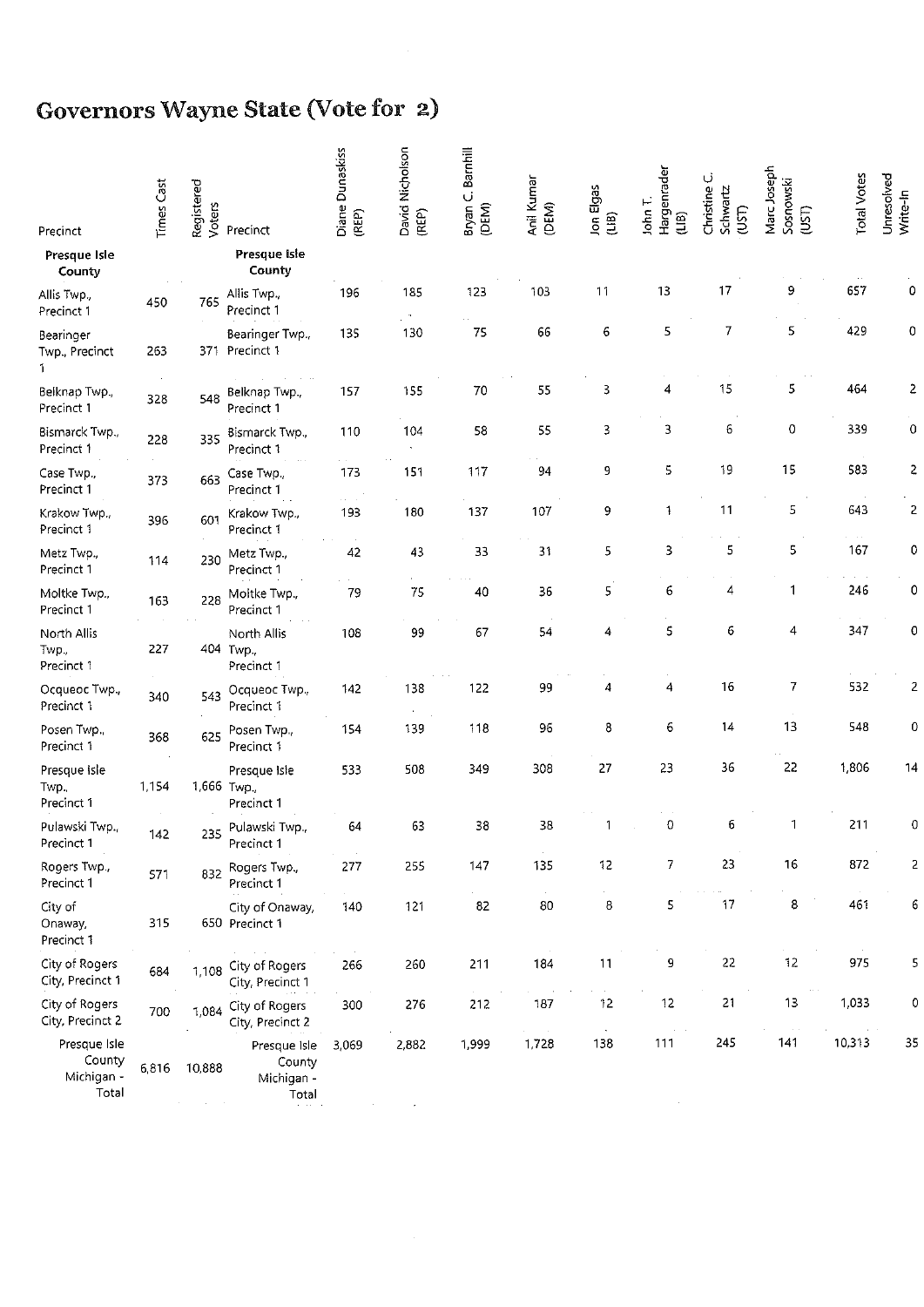#### **Justice of Supreme Court (Vote for 2)**

| Precinct                                   | <b>Times</b> Cast | Registered<br>Voters | Precinct                                   | Samuel Bagenstos | Megan Kathleen<br>Cavanagh | Elizabeth T.<br>Clement                | Doug Dern               | Keny Lee Morgan     | Kurtis T. Wilder     | <b>Total Votes</b>     | Unresolved<br>Write-In |
|--------------------------------------------|-------------------|----------------------|--------------------------------------------|------------------|----------------------------|----------------------------------------|-------------------------|---------------------|----------------------|------------------------|------------------------|
| Presque Isle<br>County                     |                   |                      | Presque Isle<br>County                     |                  |                            |                                        |                         |                     |                      |                        |                        |
| Allis Twp.,<br>Precinct 1                  | 450               | 765                  | Allis Twp.,<br>Precinct 1                  | 63.              | 130                        | 191                                    | 21                      | 40                  | 144                  | 589                    | 5                      |
| Bearinger Twp.,<br>Precinct 1              | 263               | 371                  | Bearinger Twp.,<br>Precinct 1              | 27               | 115                        | 130                                    | 21                      | 24                  | 85                   | 402                    | 0                      |
| Belknap Twp.,<br>Precinct 1                | 328               | 548                  | Belknap Twp.,<br>Precinct 1                | 20               | 57                         | 183                                    | 34<br>$\sim$            | 28                  | 140                  | 462                    | 4                      |
| Bismarck Twp.,<br>Precinct 1               | 228               | 335                  | Bismarck Twp.,<br>Precinct 1               | 12               | 53                         | 91                                     | 23                      | 31                  | 90                   | 300                    | 0                      |
| Case Twp.,<br>Precinct 1                   | 373               | 663                  | Case Twp.,<br>Precinct 1                   | 37               | 113                        | 153                                    | 22                      | 85                  | 139                  | 549                    | 2                      |
| Krakow Twp.,<br>Precinct 1                 | 396               | 601                  | Krakow Twp.,<br>Precinct 1                 | 59               | 143                        | 174                                    | 13                      | 29                  | 198                  | 616                    | 1                      |
| Metz Twp.,<br>Precinct 1                   | 114               | 230                  | Metz Twp.,<br>Precinct 1                   | 10               | 51                         | 47<br>$\epsilon$                       | 2                       | 19                  | 35                   | 164                    | 0                      |
| Moltke Twp.,<br>Precinct 1                 | 163               | 228                  | Moltke Twp.,<br>Precinct 1                 | 9                | 72                         | 77                                     | 6                       | 19                  | 64                   | 247                    | 0                      |
| North Allis Twp.,<br>Precinct 1            | 227               | 404                  | North Allis Twp.,<br>Precinct 1            | 26               | 47                         | 121                                    | 25                      | 22                  | 97                   | 338                    | 3                      |
| Ocqueoc Twp.,<br>Precinct 1                | 340               | 543                  | Ocqueoc Twp.,<br>Precinct 1                | 30               | 92                         | 149                                    | 27                      | 54<br>$\sim$        | 131                  | 483                    | $\boldsymbol{7}$       |
| Posen Twp.,<br>Precinct 1                  | 368               | 625                  | Posen Twp.,<br>Precinct 1                  | 32               | 103                        | 142                                    | $10$                    | 63<br>$\sim$ $\sim$ | 189<br>$\sim$ $\sim$ | 539                    | 0                      |
| Presque Isle<br>Twp., Precinct 1           | 1,154             | 1,666                | Presque Isle Twp.,<br>Precinct 1           | 177              | 363                        | 510                                    | $38\,$                  | 66                  | 547                  | 1,701                  | $10$                   |
| Pulawski Twp.,<br>Precinct 1               | 142               | 235                  | Pulawski Twp.,<br>Precinct 1               | 21               | 43                         | 60                                     | $\overline{\mathbf{c}}$ | 22                  | 54                   | 202                    | 1                      |
| Rogers Twp.,<br>Precinct 1                 | 571               | 832                  | Rogers Twp.,<br>Precinct 1                 | 43               | 209                        | 305<br>$\epsilon \rightarrow \epsilon$ | 22                      | 51<br>$\epsilon$    | 200<br>$\sim$        | 830                    | 3                      |
| City of Onaway,<br>Precinct 1              | 315               | 650                  | City of Onaway,<br>Precinct 1              | 33               | 66                         | 156                                    | 34                      | 38                  | 108                  | 435                    | 6                      |
| City of Rogers<br>City, Precinct 1         | 684               | 1,108                | City of Rogers<br>City, Precinct 1         | 71               | 209                        | 304                                    | 37                      | 96                  | 291                  | 1,008                  | 2                      |
| City of Rogers<br>City, Precinct 2         | 700               | 1,084                | City of Rogers<br>City, Precinct 2         | 64               | 179                        | $\alpha = 0$ .<br>297                  | 26                      | 131                 | 310                  | $\sim$ $\sim$<br>1,007 | 0                      |
| Presque Isle<br>County Michigan<br>- Total | 6,816             | 10,888               | Presque Isle<br>County Michigan<br>- Total | 734              | 2,045                      | 3,090                                  | 363                     | 818                 | 2,822                | 9,872                  | 44                     |

 $\ddot{\phantom{a}}$ 

 $\hat{\mathcal{A}}$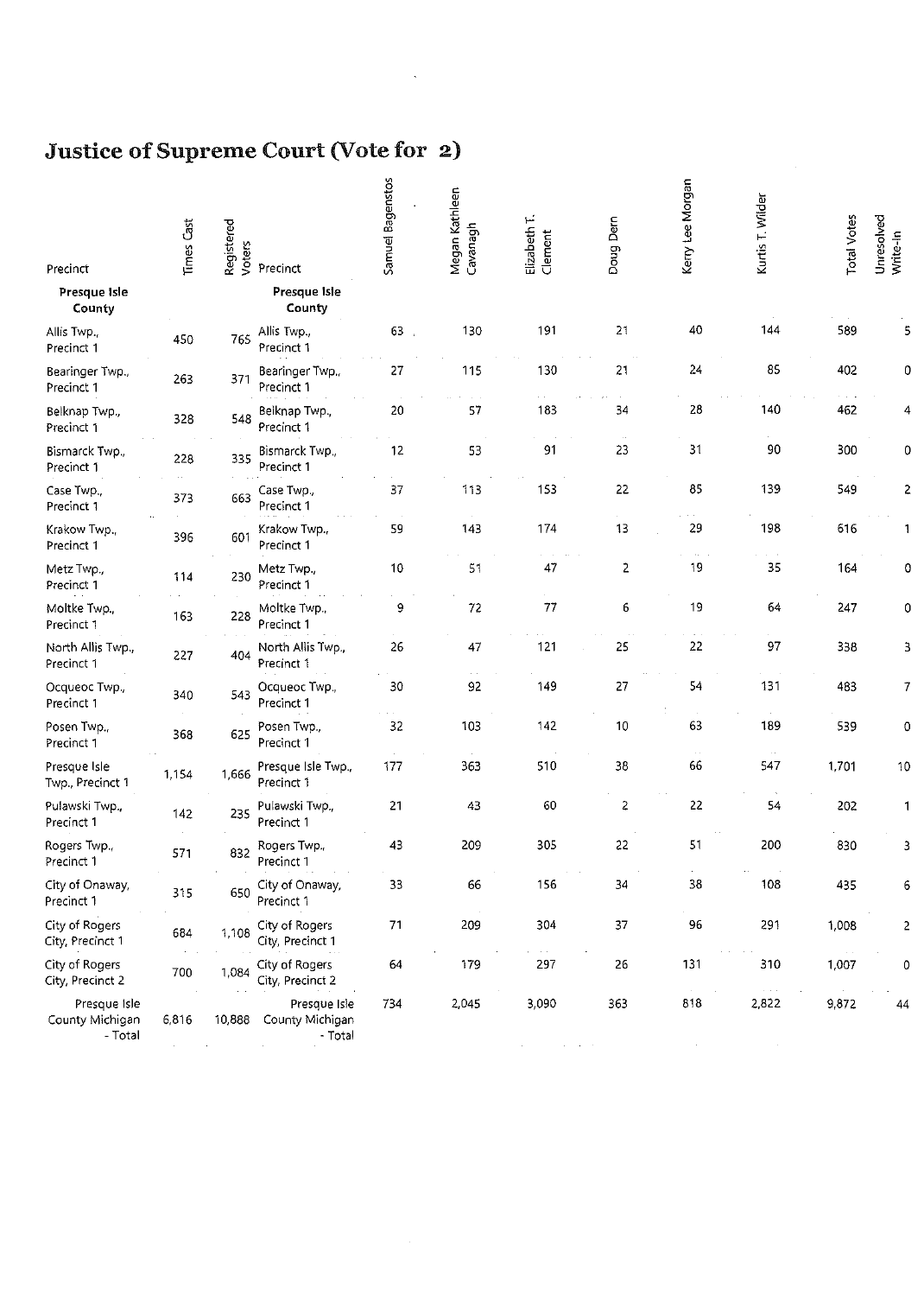# **Judge of Court of Appeals 4th Dist (Vote for 1)**

| Precinct                                | Times Cast | Registered<br>Voters | Precinct                                | Stephen L. Borrello | <b>Total Votes</b> | Unresolved<br>Write-In |
|-----------------------------------------|------------|----------------------|-----------------------------------------|---------------------|--------------------|------------------------|
| Presque Isle County                     |            |                      | <b>Presque Isle County</b>              |                     |                    |                        |
| Allis Twp., Precinct 1                  | 450        |                      | 765 Allis Twp., Precinct 1              | 291                 | 291                | 6                      |
| Bearinger Twp.<br>Precinct 1            | 263        | 371                  | Bearinger Twp.,<br>Precinct 1           | 178                 | 178                | 2                      |
| Belknap Twp.,<br>Precinct 1             | 328        | 548                  | Beiknap Twp.,<br>Precinct 1             | 212                 | 212                | 2                      |
| Bismarck Twp.<br>Precinct 1             | 228        | 335                  | Bismarck Twp.,<br>Precinct 1            | 150                 | 150                | 0                      |
| Case Twp., Precinct 1                   | 373        |                      | 663 Case Twp., Precinct 1               | 270                 | 270                | 6                      |
| Krakow Twp.,<br>Precinct 1              | 396        | 601                  | Krakow Twp.,<br>Precinct 1              | 274                 | 274                | 3                      |
| Metz Twp., Precinct 1                   | 114        |                      | 230 Metz Twp., Precinct 1               | 84                  | 84                 | 1                      |
| Moltke Twp., Precinct 1                 | 163        |                      | 228 Moltke Twp., Precinct 1             | 121                 | 121                | 0                      |
| North Allis Twp.,<br>Precinct 1         | 227        | 404                  | North Allis Twp.,<br>Precinct 1         | 173                 | 173                | 1                      |
| Ocqueoc Twp.<br>Precinct 1              | 340        | 543                  | Ocqueoc Twp.,<br>Precinct 1             | 213                 | 213                | 3                      |
| Posen Twp., Precinct 1                  | 368        |                      | 625 Posen Twp., Precinct 1              | 277                 | 277                | 3                      |
| Presque Isle Twp.,<br>Precinct 1        | 1,154      | 1,666                | Presque Isle Twp.,<br>Precinct 1        | 715                 | 715                | 17                     |
| Pulawski Twp.,<br>Precinct 1            | 142        | 235                  | Pulawski Twp.,<br>Precinct 1            | 83                  | 83                 | 4                      |
| Rogers Twp., Precinct 1                 | 571        |                      | 832 Rogers Twp., Precinct 1             | 378                 | 378                | 4                      |
| City of Onaway,<br>Precinct 1           | 315        | 650                  | City of Onaway,<br>Precinct 1           | 228                 | 228                | 5                      |
| City of Rogers City,<br>Precinct 1      | 684        | 1,108                | City of Rogers City,<br>Precinct 1      | 461                 | 461                | 8                      |
| City of Rogers City,<br>Precinct 2      | 700        | 1.084                | City of Rogers City,<br>Precinct 2      | 479                 | 479                | 5                      |
| Presque Isle County<br>Michigan - Total | 6,816      | 10,888               | Presque Isle County<br>Michigan - Total | 4.587               | 4,587              | 70                     |

 $\sim$  4  $^{\circ}$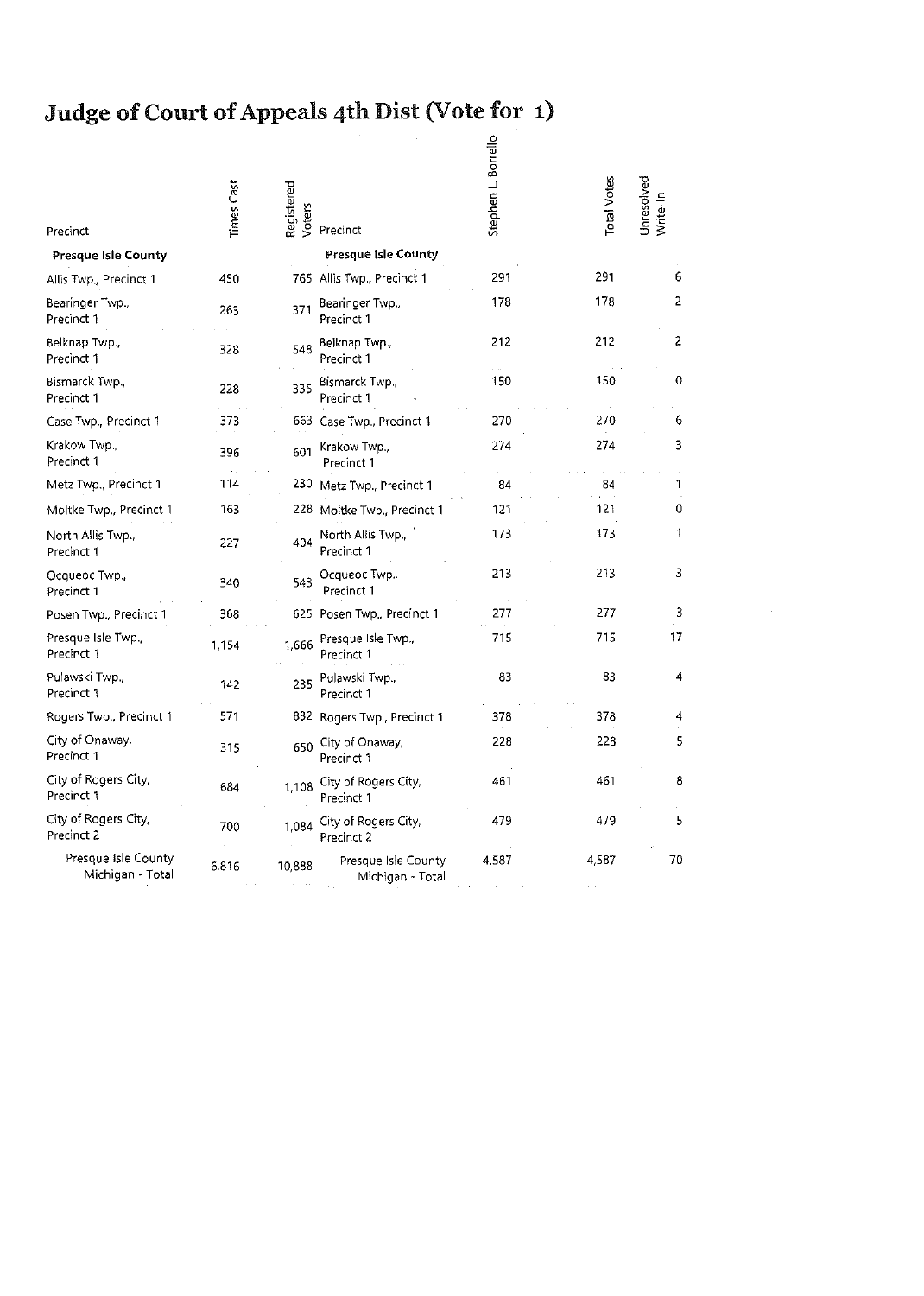#### **Judge of Court of Appeals 4th Dist Partial Term (Vote for** 1)

| Precinct                                | Times Cast | Registered<br>Voters | Precinct                                 | Brock A. Swartzle | Total Votes | Unresolved<br>Write-In |
|-----------------------------------------|------------|----------------------|------------------------------------------|-------------------|-------------|------------------------|
| Presque Isle County                     |            |                      | Presque Isle County                      |                   |             |                        |
| Allis Twp., Precinct 1                  | 450        |                      | 765 Allis Twp., Precinct 1               | 297               | 297         | 2                      |
| Bearinger Twp.,<br>Precinct 1           | 263        | 371                  | Bearinger Twp.,<br>Precinct 1            | 183               | 183         | 1                      |
| Belknap Twp., .<br>Precinct 1           | 328        | 548                  | Belknap Twp.<br>Precinct 1               | 209               | 209         | 4                      |
| Bismarck Twp.,<br>Precinct 1            | 228        | 335                  | Bismarck Twp.,<br>Precinct 1             | 144               | 144         | 0                      |
| Case Twp., Precinct 1                   | 373        |                      | 663 Case Twp., Precinct 1                | 265               | 265         | 5                      |
| Krakow Twp.,<br>Precinct 1              | 396        | 601                  | Krakow Twp.,<br>Precinct 1               | 270               | 270         | 1                      |
| Metz Twp., Precinct 1                   | 114        |                      | 230 Metz Twp., Precinct 1                | 80                | 80          | 1                      |
| Moltke Twp., Precinct 1                 | 163        | 228                  | Moltke Twp., Precinct 1                  | 120               | 120         | 0                      |
| North Allis Twp.,<br>Precinct 1         | 227        | 404                  | North Allis Twp.,<br>Precinct 1          | 165               | 165         | 1                      |
| Ocqueoc Twp.,<br>Precinct 1             | 340        | 543                  | Ocqueoc Twp.,<br>Precinct 1              | 210               | 210         | 4                      |
| Posen Twp., Precinct 1                  | 368        |                      | 625 Posen Twp., Precinct 1               | 271               | 271         | 4                      |
| Presque Isle Twp.,<br>Precinct 1        | 1,154      | 1.666                | Presque Isle Twp.,<br>Precinct 1         | 715               | 715         | 15                     |
| Pulawski Twp.,<br>Precinct 1            | 142        |                      | 235 Pulawski Twp.,<br>Precinct 1         | 86                | 86          | 4                      |
| Rogers Twp., Precinct 1                 | 571        |                      | 832 Rogers Twp., Precinct 1              | 365               | 365         | 6                      |
| City of Onaway,<br>Precinct 1           | 315        | 650                  | City of Onaway,<br>Precinct 1            | 223               | 223         | 8                      |
| City of Rogers City,<br>Precinct 1      | 684        |                      | 1,108 City of Rogers City,<br>Precinct 1 | 460               | 460         | 8                      |
| City of Rogers City,<br>Precinct 2      | 700        | 1.084                | City of Rogers City,<br>Precinct 2       | 464               | 464         | 5                      |
| Presque Isle County<br>Michigan - Total | 6,816      | 10,888               | Presque Isle County<br>Michigan - Total  | 4 527             | 4,527       | 69                     |

 $\label{eq:2.1} \frac{1}{\sqrt{2}}\int_{\mathbb{R}^3}\frac{1}{\sqrt{2}}\left(\frac{1}{\sqrt{2}}\right)^2\frac{1}{\sqrt{2}}\left(\frac{1}{\sqrt{2}}\right)^2\frac{1}{\sqrt{2}}\left(\frac{1}{\sqrt{2}}\right)^2\frac{1}{\sqrt{2}}\left(\frac{1}{\sqrt{2}}\right)^2.$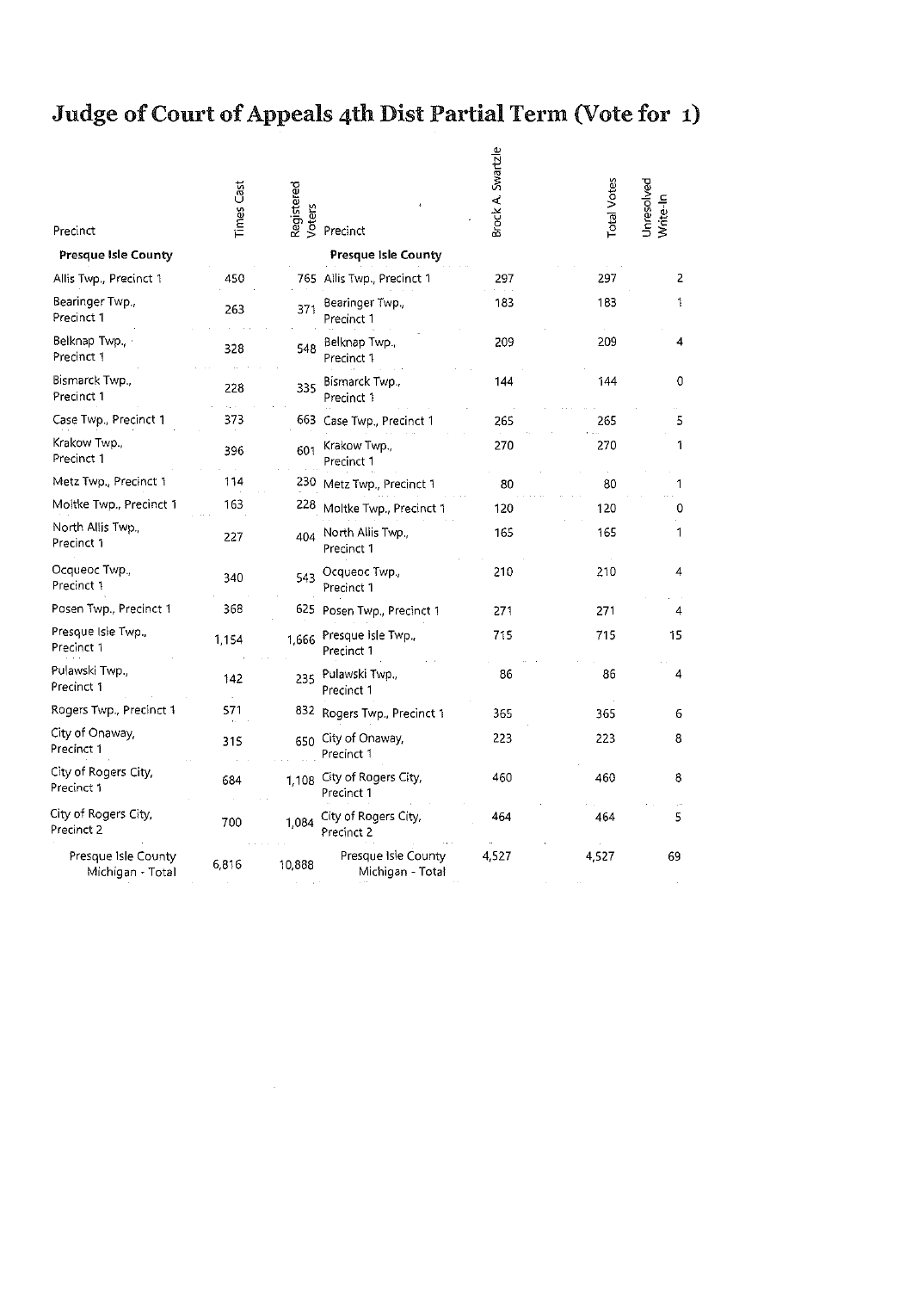# **Judge of Probate Court (Vote for** 1)

 $\frac{1}{\sqrt{2}}$ 

 $\sim$ 

| Precinct                                | Times Cast | Registered<br>Voters | Precinct                                 | Katy Conklin | Erik J. Stone | <b>Total Votes</b> | Unresolved<br>Write-In |
|-----------------------------------------|------------|----------------------|------------------------------------------|--------------|---------------|--------------------|------------------------|
| <b>Presque Isle County</b>              |            |                      | <b>Presque Isle County</b>               |              |               |                    |                        |
| Allis Twp., Precinct 1                  | 450        |                      | 765 Allis Twp., Precinct 1               | 185          | 220           | 405                | 1                      |
| Bearinger Twp.,<br>Precinct 1           | 263        | 371                  | Bearinger Twp.,<br>Precinct 1            | 100          | 137           | 237                | 0                      |
| Belknap Twp.,<br>Precinct 1             | 328        | 548                  | Belknap Twp.,<br>Precinct 1              | 116          | 204           | 320                | 1                      |
| Bismarck Twp.<br>Precinct 1             | 228        | 335                  | Bismarck Twp.<br>Precinct 1              | 78.          | 131           | 209                | 0                      |
| Case Twp., Precinct 1                   | 373        |                      | 663 Case Twp., Precinct 1                | 180          | 173           | 353                | 0                      |
| Krakow Twp.,<br>Precinct 1              | 396        | 601                  | Krakow Twp.,<br>Precinct 1               | 170          | 201           | 371                | 1                      |
| Metz Twp., Precinct 1                   | 114        |                      | 230 Metz Twp., Precinct 1                | 52           | 57            | 109                | 0                      |
| Moltke Twp.,<br>Precinct 1              | 163        | 228                  | Moltke Twp., Precinct 1                  | 64           | 96            | 160                | 0                      |
| North Allis Twp.,<br>Precinct 1         | 227        | 404                  | North Allis Twp.,<br>Precinct 1          | 95           | 118           | 213                | 1                      |
| Ocqueoc Twp.,<br>Precinct 1             | 340        |                      | 543 Ocqueoc Twp.,<br>Precinct 1          | 162          | 148           | 310                | 1                      |
| Posen Twp., Precinct 1                  | 368        |                      | 625 Posen Twp., Precinct 1               | 150          | 199           | 349                | 0                      |
| Presque Isle Twp.,<br>Precinct 1        | 1,154      | 1,666                | Presque Isle Twp.,<br>Precinct 1         | 522          | 502           | 1,024              | 5                      |
| Pulawski Twp.,<br>Precinct 1            | 142        |                      | 235 Pulawski Twp.,<br>Precinct 1         | 48           | 84            | 132                | 0                      |
| Rogers Twp.,<br>Precinct 1              | 571        | 832                  | Rogers Twp.,<br>Precinct 1               | 207          | 347           | 554                | 1                      |
| City of Onaway,<br>Precinct 1           | 315        | 650                  | City of Onaway,<br>Precinct 1            | 155          | 128           | 283                | З                      |
| City of Rogers City,<br>Precinct 1      | 684        |                      | 1,108 City of Rogers City,<br>Precinct 1 | 252          | 402           | 654                | 1                      |
| City of Rogers City,<br>Precinct 2      | 700        | 1.084                | City of Rogers City,<br>Precinct 2       | 247          | 438           | 635                | 0                      |
| Presque Isle County<br>Michigan - Total | 6,816      | 10,888               | Presque Isle County<br>Michigan - Total  | 2,783        | 3585          | 6,368              | 15                     |

 $\mathcal{A}^{\text{out}}$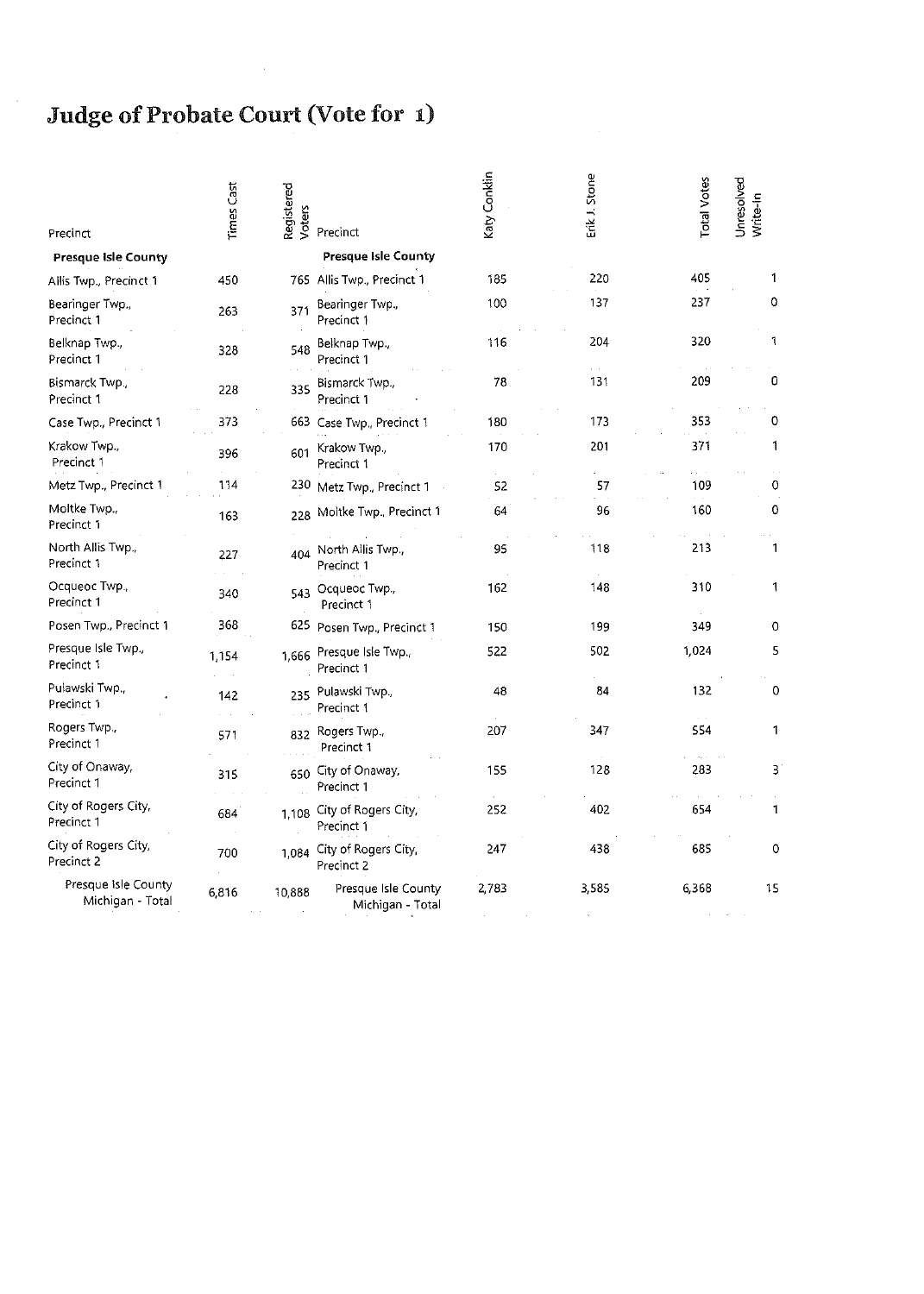#### **State Proposal 1 (Vote for 1)**

| Precinct                                | Times Cast |        | Pegistered<br>Veers<br>> Precinct        | γěς   | $\tilde{z}$ | <b>Total Votes</b> | Unresolved<br>Write-In |
|-----------------------------------------|------------|--------|------------------------------------------|-------|-------------|--------------------|------------------------|
| <b>Presque Isle County</b>              |            |        | <b>Presque Isle County</b>               |       |             |                    |                        |
| Allis Twp., Precinct 1                  | 450        |        | 765 Allis Twp., Precinct 1               | 221   | 223         | 444                | 0                      |
| Bearinger Twp.,<br>Precinct 1           | 263        | 371    | Bearinger Twp.,<br>Precinct 1            | 114   | 140         | 254                | 0                      |
| Belknap Twp<br>Precinct 1               | 328        | 548    | Belknap Twp.,<br>Precinct 1              | 117   | 204         | 321                | 0                      |
| Bismarck Twp.,<br>Precinct 1            | 228        | 335    | Bismarck Twp.,<br>Precinct 1             | 85    | 130         | 215                | 0                      |
| Case Twp., Precinct 1                   | 373        | 663.   | Case Twp., Precinct 1                    | 173   | 184         | 357                | 0                      |
| Krakow Twp.,<br>Precinct 1              | 396        | 601    | Krakow Twp.,<br>Precinct 1               | 136   | 195         | 381                | 0                      |
| Metz Twp., Precinct 1                   | 114        | 230    | Metz Twp., Precinct 1                    | 40    | 73          | 113                | 0                      |
| Moltke Twp.,<br>Precinct 1              | 163        | 228    | Moltke Twp.,<br>Precinct 1               | 61    | 98          | 159                | 0                      |
| North Allis Twp<br>Precinct 1           | 227        |        | 404 North Allis Twp.,<br>Precinct 1      | 99    | 118         | 217                | 0                      |
| Ocqueoc Twp.,<br>Precinct 1             | 340        |        | 543 Ocqueoc Twp.,<br>Precinct 1          | 170   | 163         | 333                | 0                      |
| Posen Twp., Precinct 1                  | 368        |        | 625 Posen Twp., Precinct 1               | 145   | 210         | 355                | 0.                     |
| Presque Isle Twp.,<br>Precinct 1        | 1.154      | 1,666  | Presque Isle Twp.,<br>Precinct 1         | 498   | 641         | 1139               | 0                      |
| Pulawski Twp.,<br>Precinct 1            | 142        | 235    | Pulawski Twp.,<br>Precinct 1             | 43    | 94          | 137                | 0                      |
| Rogers Twp.,<br>Precinct 1              | 571        |        | Rogers Twp.,<br>832 Precinct 1           | 207   | 361         | 568                | 0                      |
| City of Onaway,<br>Precinct 1           | 315        |        | City of Onaway.<br>650 Precinct 1        | 182   | 122         | 304                | 0                      |
| City of Rogers City,<br>Precinct 1      | 684        |        | City of Rogers City,<br>1,108 Precinct 1 | 271   | 393         | 664                | $\mathbf 0$            |
| City of Rogers City,<br>Precinct 2      | 700        |        | City of Rogers City,<br>1,084 Precinct 2 | 273   | 410         | 683                | 0                      |
| Presque Isle County<br>Michigan - Total | 6.816      | 10.888 | Presque Isle County<br>Michigan - Total  | 2,885 | 3,759       | 6,644              | 0                      |

 $\mathcal{O}(\log n)$  , and  $\mathcal{O}(\log n)$  , and  $\mathcal{O}(\log n)$ 

 $\sim$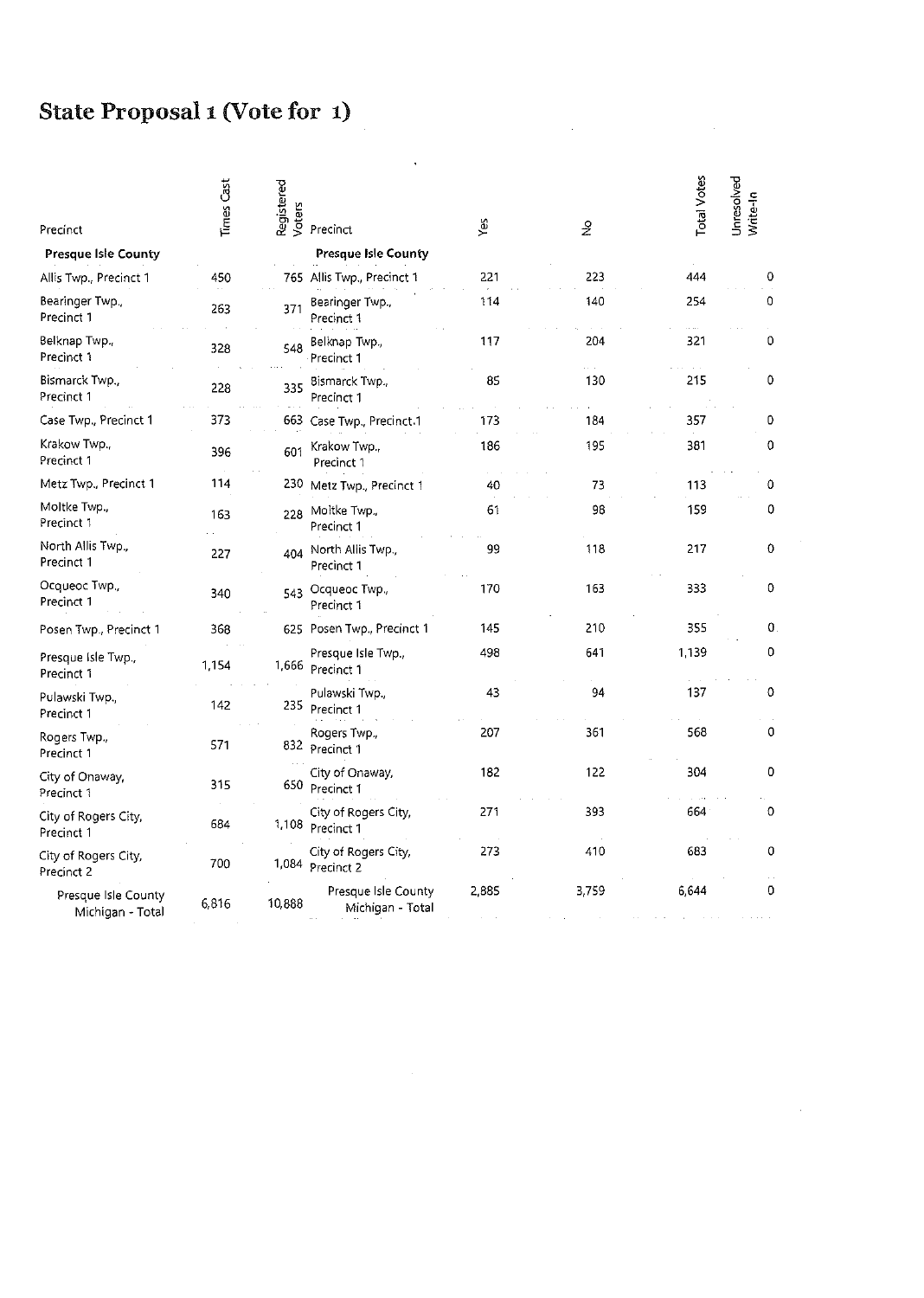#### **State Proposal 2 (Vote for 1)**

| Precinct                                | <b>Times</b> Cast | Registered<br>Voters | Precinct                                 | γéς   | $\frac{9}{2}$ | <b>Total Votes</b> | Unresolved<br>Write-In |
|-----------------------------------------|-------------------|----------------------|------------------------------------------|-------|---------------|--------------------|------------------------|
| <b>Presque Isle County</b>              |                   |                      | <b>Presque Isle County</b>               |       |               |                    |                        |
| Allis Two., Precinct 1                  | 450               |                      | 765 Allis Twp., Precinct 1               | 210   | 224           | 434                | 0                      |
| Bearinger Twp.<br>Precinct 1            | 263               | 371                  | Bearinger Twp.,<br>Precinct 1            | 104   | 145           | 249                | 0                      |
| Belknap Twp.,<br>Precinct 1             | 328               | 548                  | Belknap Twp.,<br>Precinct 1              | 130   | 184           | 314                | 0                      |
| Bismarck Twp.,<br>Precinct 1            | 228               | 335                  | Bismarck Twp.,<br>Precinct 1             | 114   | 100           | 214                | 0                      |
| Case Twp., Precinct 1                   | 373               |                      | 663 Case Twp., Precinct 1                | 179   | 173           | 352                | 0                      |
| Krakow Twp.,<br>Precinct 1              | 396               | 601                  | Krakow Twp.,<br>Precinct 1               | 202   | 173           | 375                | 0                      |
| Metz Twp., Precinct 1                   | 114               | 230                  | Metz Twp., Precinct 1                    | 45    | 65            | 110                | 0                      |
| Moltke Twp.,<br>Precinct 1              | 163               | 228                  | Moltke Twp.,<br>Precinct 1               | 63    | 92            | 155                | 0                      |
| North Allis Twp.,<br>Precinct 1         | 227               |                      | 404 North Allis Twp.,<br>Precinct 1      | 92    | 120           | 212                | 0                      |
| Ocqueoc Twp.,<br>Precinct 1             | 340               | 543                  | Ocqueoc Twp.<br>Precinct 1               | 160   | 172           | 332                | 0                      |
| Posen Twp., Precinct 1                  | 368               | 625                  | Posen Twp., Precinct 1                   | 125   | 212           | 337                | 0                      |
| Presque Isle Twp.,<br>Precinct 1        | 1,154             |                      | 1,666 Presque Isle Twp.,<br>Precinct 1   | 594   | 521           | 1,115              | 0                      |
| Pulawski Twp.,<br>Precinct 1            | 142               |                      | 235 Pulawski Twp.,<br>Precinct 1         | 48    | 87            | 135                | 0                      |
| Rogers Twp.,<br>Precinct 1              | 571               |                      | 832 Rogers Twp.,<br>Precinct 1           | 247   | 303           | 550                | $\mathbf 0$            |
| City of Onaway,<br>Precinct 1           | 315               |                      | 650 City of Onaway,<br>Precinct 1        | 147   | 148           | 295                | 0                      |
| City of Rogers City,<br>Precinct 1      | 684               |                      | 1,108 City of Rogers City,<br>Precinct 1 | 305   | 333           | 638                | 0                      |
| City of Rogers City,<br>Precinct 2      | 700               |                      | 1,084 City of Rogers City,<br>Precinct 2 | 326   | 343           | 669                | 0                      |
| Presque Isle County<br>Michigan - Total | 6,816             | 10,888               | Presque Isle County<br>Michigan - Total  | 3,091 | 3,395         | 6,486              | 0                      |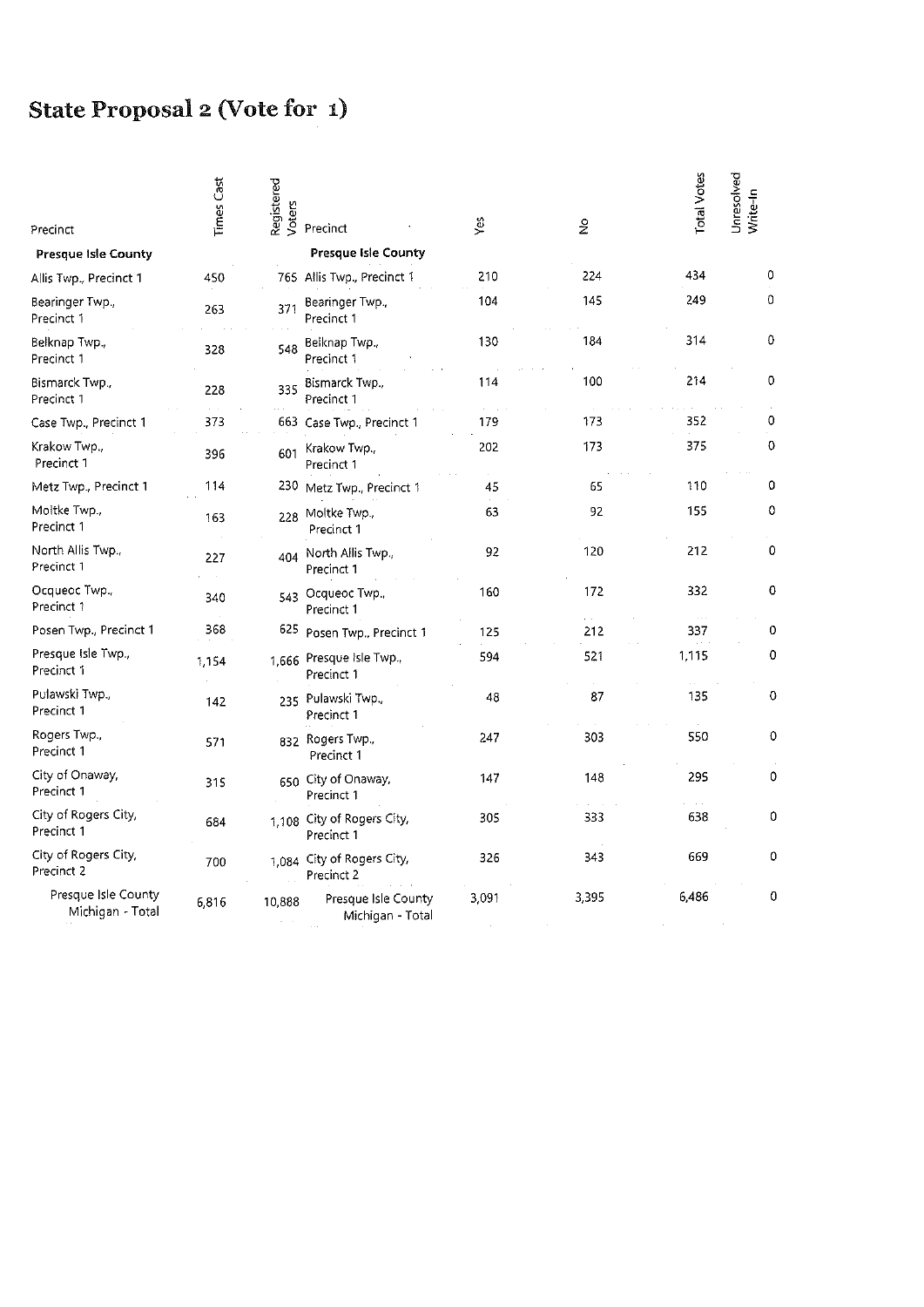#### **State Proposal 3 (Vote for** 1)

| Precinct                                | <b>Times</b> Cast | Registered<br>Voters | Precinct                                 | Yes   | $\frac{6}{2}$ | <b>Total Votes</b> | Unresolved<br>Write-In |
|-----------------------------------------|-------------------|----------------------|------------------------------------------|-------|---------------|--------------------|------------------------|
| <b>Presque Isle County</b>              |                   |                      | <b>Presque Isle County</b>               |       |               |                    |                        |
| Allis Twp., Precinct 1                  | 450               |                      | 765 Allis Twp., Precinct 1               | 227   | 206           | 433                | 0                      |
| Bearinger Twp.,<br>Precinct 1           | 263               | 371                  | Bearinger Twp.,<br>Precinct 1            | 105   | 142           | 247                | 0                      |
| Belknap Twp.,<br>Precinct 1             | 328               | 548                  | Belknap Twp.,<br>Precinct 1              | 149   | 159           | 308                | 0                      |
| Bismarck Twp.,<br>Precinct 1            | 228               | 335                  | Bismarck Twp.,<br>Precinct 1             | 118   | 96            | 214                | 0                      |
| Case Twp., Precinct 1                   | 373               |                      | 663 Case Twp., Precinct 1                | 191   | 169           | 360                | 0                      |
| Krakow Twp.,<br>Precinct 1              | 396               | 601                  | Krakow Twp.,<br>Precinct 1               | 207   | 167           | 374                | 0                      |
| Metz Twp., Precinct 1                   | 114               | 230                  | Metz Twp., Precinct 1                    | 57    | 54            | 111                | 0                      |
| Moltke Twp.,<br>Precinct 1              | 163               | 228                  | Moltke Twp.<br>Precinct 1                | 78    | 80            | 158                | 0                      |
| North Allis Twp.,<br>Precinct 1         | 227               |                      | 404 North Allis Twp.,<br>Precinct 1      | 110   | 100           | 210                | 0                      |
| Ocqueoc Twp.,<br>Precinct 1             | 340               |                      | 543 Ocqueoc Twp.,<br>Precinct 1          | 184   | 149           | 333                | 0                      |
| Posen Twp., Precinct 1                  | 368               | 625                  | Posen Twp., Precinct 1                   | 184   | 157           | 341                | 0                      |
| Presque Isle Twp.,<br>Precinct 1        | 1.154             | 1,666                | Presque Isle Twp.,<br>Precinct 1         | 628   | 483           | 1,111              | 0                      |
| Pulawski Twp.,<br>Precinct 1            | 142               |                      | 235 Pulawski Twp., Precinct              | 69    | 66            | 135                | 0                      |
| Rogers Twp.,<br>Precinct 1              | 571               |                      | 832 Rogers Twp.<br>Precinct 1            | 253   | 294           | 547                | 0                      |
| City of Onaway,<br>Precinct 1           | 315               |                      | 650 City of Onaway,<br>Precinct 1        | 172   | 121           | 293                | 0                      |
| City of Rogers City,<br>Precinct 1      | 684               |                      | 1,108 City of Rogers City,<br>Precinct 1 | 365   | 284           | 649                | 0                      |
| City of Rogers City,<br>Precinct 2      | 700               |                      | 1,084 City of Rogers City,<br>Precinct 2 | 352   | 323           | 675                | 0                      |
| Presque Isle County<br>Michigan - Total | 6,816             | 10,888               | Presque Isle County<br>Michigan - Total  | 3,449 | 3,050         | 6.499              | 0                      |

 $\sim 10^{-1}$ 

 $\sim$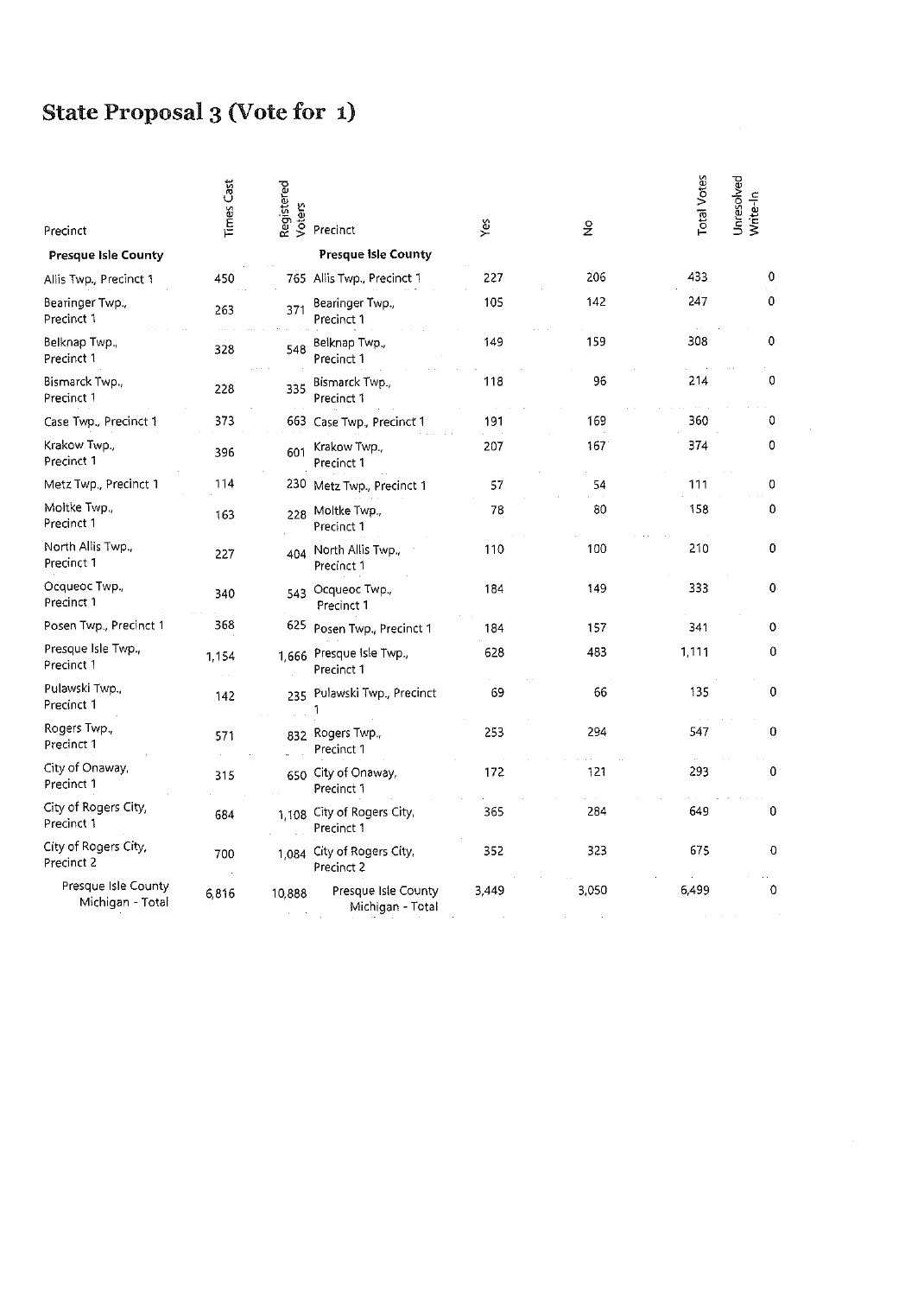#### **DelRio, Irene (MOOS)**

**Sent: To:** 

**From:** SOS, Disclosure Tuesday, November 20, 2018 9:48 AM DelRio, Irene (MDOS) **FW: Attn: Irene** 

فريدي

**From: PIClerk <piclerk@picounty.org> Sent:** Tuesday, November 20, 2018 9:34 AM **To:** SOS, Disclosure <Disclosure@michigan.gov> **Subject:** Attn: Irene

Ref: Presque Isle county Canvass, the number of voters should be 6816, we had a MOVE ballot that was eligible to be counted. All the candidate votes are correct to include **that** ballot.

*Ann Marie Main, Tresque Js{e County C{erk*  <sup>151</sup>'E. *J{uron Ave. T.O.* 'Box 110 *'Rogers City, :MI 49779 989-734-3288 989-734-7635 (fax) T{ease visit us on www:Presqueis{ecounty.orB* 

This email and the accompanying documents (if any) may contain confidential information belonging to the sender and is intended only for the use of the individual or entity named in this transmission. If you are not the intended recipient, you are hereby notified that any disclosure, copying, distribution or the taking of any action in reliance on the contents of this information is strictly prohibited. If you have received this transmission in error, please immediately notify us by telephone to arrange for the return of the documents

1